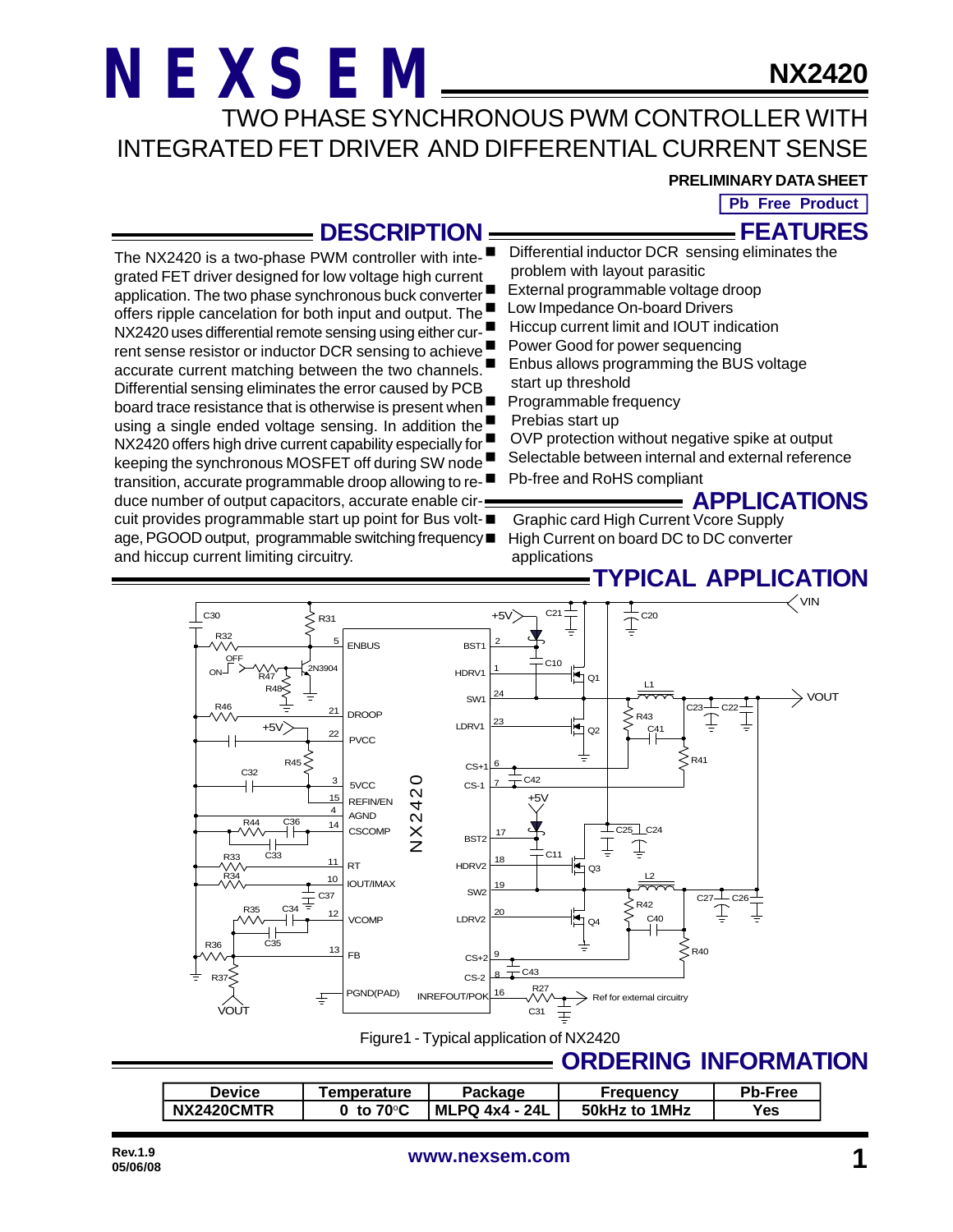## **ABSOLUTE MAXIMUM RATINGS**

CAUTION: Stresses above those listed in "ABSOLUTE MAXIMUM RATINGS", may cause permanent damage to the device. This is a stress only rating and operation of the device at these or any other conditions above those indicated in the operational sections of this specification is not implied.

### **PACKAGE INFORMATION**



## **ELECTRICAL SPECIFICATIONS**

Unless otherwise specified, these specifications apply over  $5Vec = 5V$ ,  $PVec = 5V$ ,  $V_{BST}V_{SW} = 5V$ , ENBUS=HIGH, and T<sub>A</sub> = 0 to 70°C. Typical values refer to T<sub>A</sub> = 25°C. Low duty cycle pulse testing is used which keeps junction and case temperatures equal to the ambient temperature.

| <b>PARAMETER</b>                                                   | <b>SYM</b>                          | <b>TEST CONDITION</b>                                                     | <b>MIN</b> | <b>TYP</b> | <b>MAX</b> | <b>UNITS</b> |
|--------------------------------------------------------------------|-------------------------------------|---------------------------------------------------------------------------|------------|------------|------------|--------------|
| <b>Supply Voltage(Vcc)</b><br>$5V_{CC}$ , PV $_{CC}$ Voltage Range | $V_{\rm CC}$                        |                                                                           | 4.5        | 5          | 5.5        | V            |
| $5V_{\text{cc}}$ Supply Current (static)                           | $I_{\rm CC}$ (Static)               | <b>ENBUS=GND</b>                                                          |            | 6.7        |            | mA           |
| $PV_{CC}$ Supply Current<br>(Dynamic)                              | ICC<br>(Dynamic)                    | REFIN=ENBUS=5VCC,<br>Freq=200Khz per phase<br>$C_{\text{LOAD}} = 2200$ PF |            | 4.4        |            | mA           |
| V <sub>BST</sub> Voltage Range                                     | $V_{\text{BST}}$ to $V_{\text{SW}}$ |                                                                           | 4.5        | 5          | 5.5        | V            |
| $V_{\text{BST}}$ Supply Current<br>((Dynamic))                     | $V_{\text{BST}}$<br>(Dynamic)       | REFIN=ENBUS=5VCC,<br>Freq=200Khz per phase<br>$C_{\text{LOAD}} = 2200$ PF |            | 4.5        |            | mA           |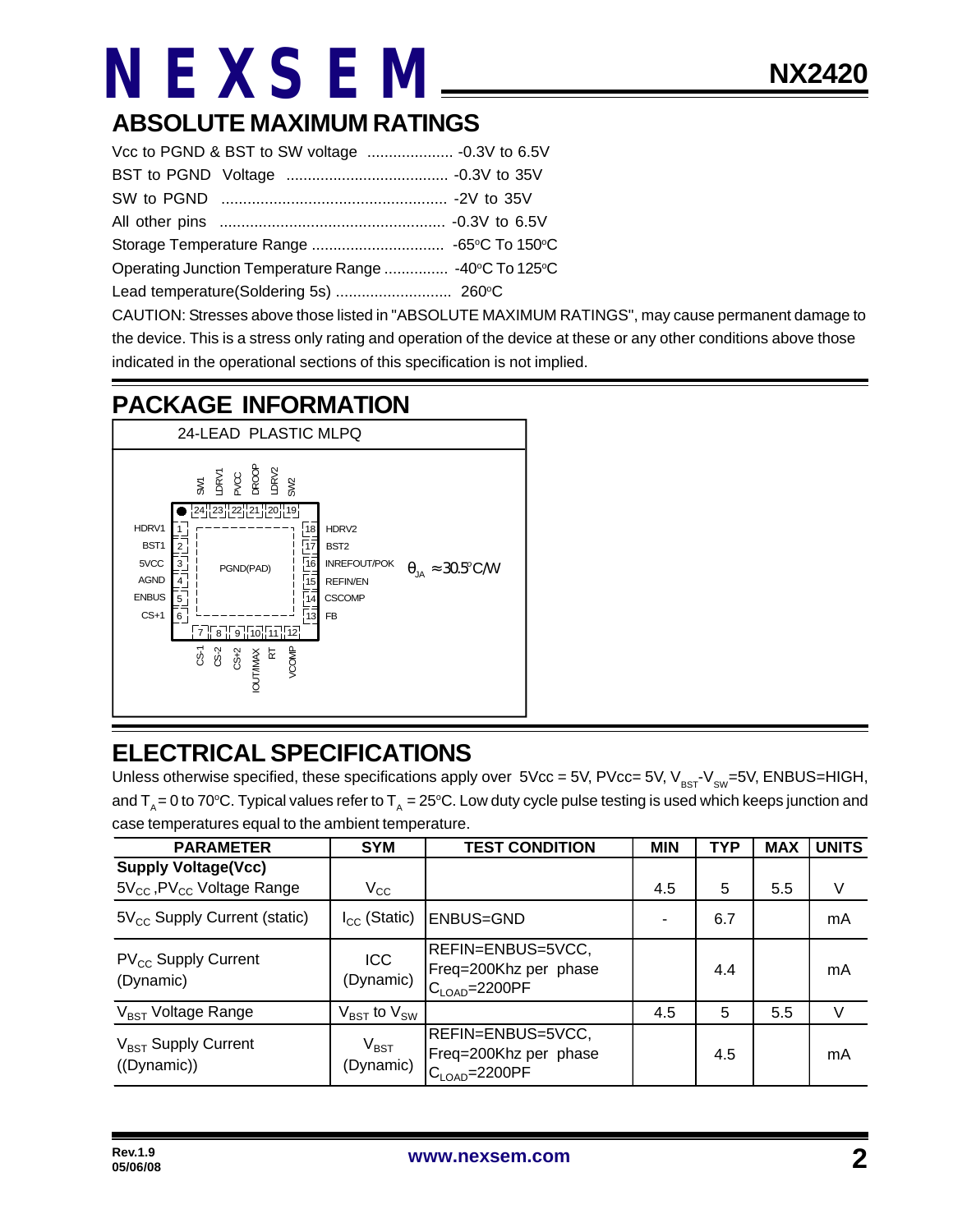| <b>PARAMETER</b>                | <b>SYM</b>                 | <b>TEST CONDITION</b>                         | <b>MIN</b> | <b>TYP</b>     | <b>MAX</b> | <b>UNITS</b> |
|---------------------------------|----------------------------|-----------------------------------------------|------------|----------------|------------|--------------|
| <b>Under Voltage, Vcc &amp;</b> |                            |                                               |            |                |            |              |
| <b>ENBUS</b>                    |                            |                                               |            |                |            |              |
| V <sub>CC</sub> -Threshold      | V <sub>CC</sub> _UVLO      | V <sub>CC</sub> Rising                        |            | 4.1            |            | V            |
| $V_{CC}$ -Hysteresis            | V <sub>CC</sub> _Hyst      |                                               |            | 0.4            |            | $\vee$       |
| <b>ENBUS Threshold</b>          |                            | V <sub>BUS</sub> Rising                       |            | 0.82           |            | $\vee$       |
| <b>ENBUS Hysteresis</b>         |                            |                                               |            | 80             |            | mV           |
| <b>Reference Voltage</b>        |                            |                                               |            |                |            |              |
| <b>Ref Voltage</b>              | $V_{REF}$                  | 4.5V<5Vcc<5.5V                                |            | 0.592          |            | V            |
| Ref Voltage line regulation     |                            |                                               |            | 0.2            |            | %            |
| <b>Oscillator (Rt)</b>          |                            |                                               |            |                |            |              |
| Frequency for each phase        | Fs                         | Rt=100kohm                                    |            | 400            |            | <b>KHz</b>   |
| Ramp-Amplitude Voltage          | $V_{\sf RAMP}$             |                                               |            | 1.02           |            | $\vee$       |
| Ramp Peak                       |                            |                                               |            | 2.2            |            | V            |
| Ramp Valley                     |                            |                                               |            | 1.18           |            | $\vee$       |
| Max Duty Cycle                  |                            | 200Khz/Phase                                  |            | 97             |            | $\%$         |
| Min Duty Cycle                  |                            |                                               |            |                | 0          | $\%$         |
| <b>Transconductance</b>         |                            |                                               |            |                |            |              |
| <b>Amplifiers(CSCOMP)</b>       |                            |                                               |            |                |            |              |
| Open Loop Gain                  |                            |                                               | 50         | 65             |            | dB           |
| Transconductance                |                            |                                               |            | 1600           |            | umoh         |
| <b>Voltage Mode Error</b>       |                            |                                               |            |                |            |              |
| Open Loop Gain                  |                            |                                               | 50         |                |            | dB           |
| Input Offset Voltage            | Vio_v                      |                                               |            | $\overline{0}$ |            | mV           |
| <b>Output Current Source</b>    |                            |                                               | 5          |                |            | mA           |
| <b>Output Current Sink</b>      |                            |                                               | 5          |                |            | mA           |
| Output HI Voltage               |                            |                                               | $Vcc-1.5$  |                |            | V            |
| <b>Output LOW Voltage</b>       |                            |                                               |            |                | 0.5        | $\vee$       |
| SS (Internal)                   |                            |                                               |            |                |            |              |
| Soft Start time                 | <b>Tss</b>                 | 400Khz/Phase                                  |            | 2.5            |            | mS           |
| <b>POK/INFEROUT</b>             |                            |                                               |            |                |            |              |
| Threshold                       |                            | $V_{FB}$ Rising                               |            | 73             |            | $\%V_P$      |
| Hysteresis                      |                            |                                               |            | 5              |            | $\%$         |
| POK Voltage                     |                            | $I_{\text{OUT}}$ =5mA(sourcing)               | 1.191      | 1.215          | 1.24       | $\vee$       |
| <b>High Side Driver</b>         |                            |                                               |            |                |            |              |
| $(C_L = 4700pF)$                |                            |                                               |            |                |            |              |
| Output Impedance, Sourcing      | $R_{\text{source}}(Hdrv)$  | $I=200mA$                                     |            | 1              |            | ohm          |
| Current                         |                            |                                               |            |                |            |              |
| Output Impedance, Sinking       | $R_{sink}(Hdrv)$           | $I=200mA$                                     |            | 0.7            |            | ohm          |
| Current                         |                            |                                               |            |                |            |              |
| Rise Time                       | THdrv(Rise)                | 10% to 90%                                    |            | 19             |            | ns           |
| <b>Fall Time</b>                | THdrv(Fall)                | 90% to 10%                                    |            | 18.5           |            | ns           |
| Deadband Time                   | Tdead(L to<br>H)           | Ldrv going Low to Hdrv going<br>High, 10%-10% |            | 40             |            | ns           |
| <b>Low Side Driver</b>          |                            |                                               |            |                |            |              |
| $(C_L = 10000pF)$               |                            |                                               |            |                |            |              |
| Output Impedance, Sourcing      | R <sub>source</sub> (Ldrv) | $I=200mA$                                     |            | 1              |            | ohm          |
| Current                         |                            |                                               |            |                |            |              |
| Output Impedance, Sinking       | $R_{sink}(Ldrv)$           | $I=200mA$                                     |            | 0.5            |            | ohm          |
| Current                         |                            |                                               |            |                |            |              |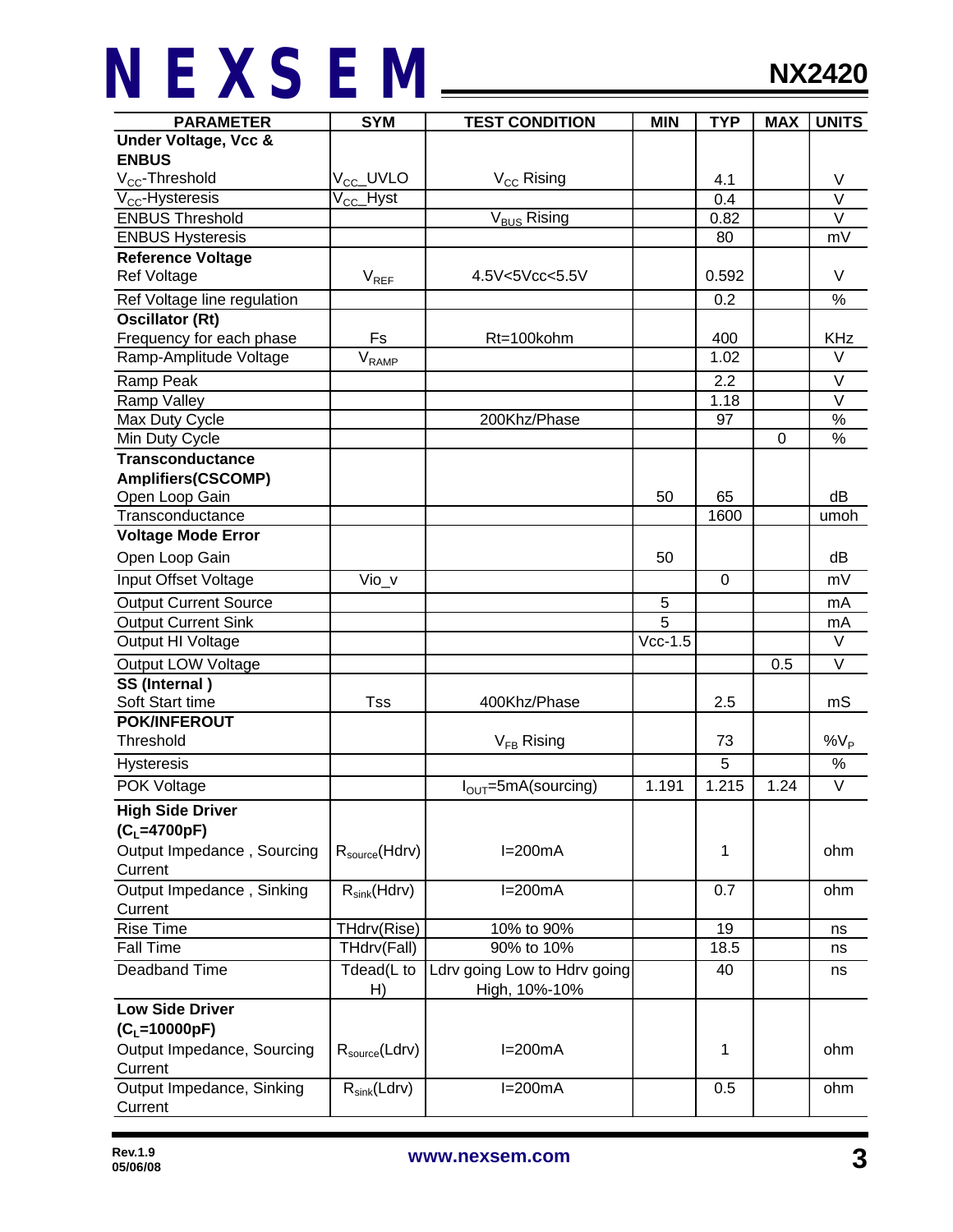| <b>PARAMETER</b>                 | <b>SYM</b>  | <b>TEST CONDITION</b>       | <b>MIN</b> | <b>TYP</b> | <b>MAX</b>     | <b>UNITS</b> |
|----------------------------------|-------------|-----------------------------|------------|------------|----------------|--------------|
| <b>Rise Time</b>                 | TLdrv(Rise) | 10% to 90%                  |            | 34         |                | ns           |
| <b>Fall Time</b>                 | TLdrv(Fall) | 90% to 10%                  |            | 18         |                | ns           |
| Deadband Time                    | Tdead(H to  | SW going Low to Ldrv going  |            | 10         |                | ns           |
|                                  |             | High, 10% to 10%            |            |            |                |              |
| <b>Propagation Delay</b>         | Tdealy(H)   | IN going High to Ldrv going |            | 14         |                | ns           |
|                                  |             | Low                         |            |            |                |              |
| <b>Current Sense</b>             |             |                             |            |            |                |              |
| Amplifier(CS+, CS-)              |             |                             |            |            |                |              |
| Input Offset Voltage             |             |                             | $-2$       |            | $\overline{2}$ | mV           |
| Voltage Gain                     |             |                             | 29.7       | 30         | 30.3           | V/V          |
| <b>Droop Voltage Current</b>     |             |                             |            |            |                |              |
| Source(Droop)                    |             |                             |            |            |                |              |
| Droop Voltage Current Source     |             | V(IOUT)=0.6V, feedback      |            | 10         |                | uA           |
|                                  |             | resistor=10k,               |            |            |                |              |
|                                  |             | Rdroop=60kohm               |            |            |                |              |
| <b>OVP Threshold</b>             |             |                             |            |            |                |              |
| <b>OVP Threshold</b>             |             | percent of Vp               |            | 130        |                | %            |
| <b>FB UVLO Threshold</b>         |             |                             |            |            |                |              |
| FB UVLO Threshold                |             | percent of Vp               |            | 70         |                | %            |
| <b>REFIN VOLTAGE</b>             |             |                             |            |            |                |              |
| <b>REFIN Voltage Range</b>       |             |                             | 0.4        |            | 2.5            | V            |
| Disable Voltage Threshold        |             |                             | 0.3        | 0.35       | 0.4            | $\vee$       |
| <b>Threshold Enable Internal</b> |             |                             |            | 75         |                | %VCC         |
| Reference                        |             |                             |            |            |                |              |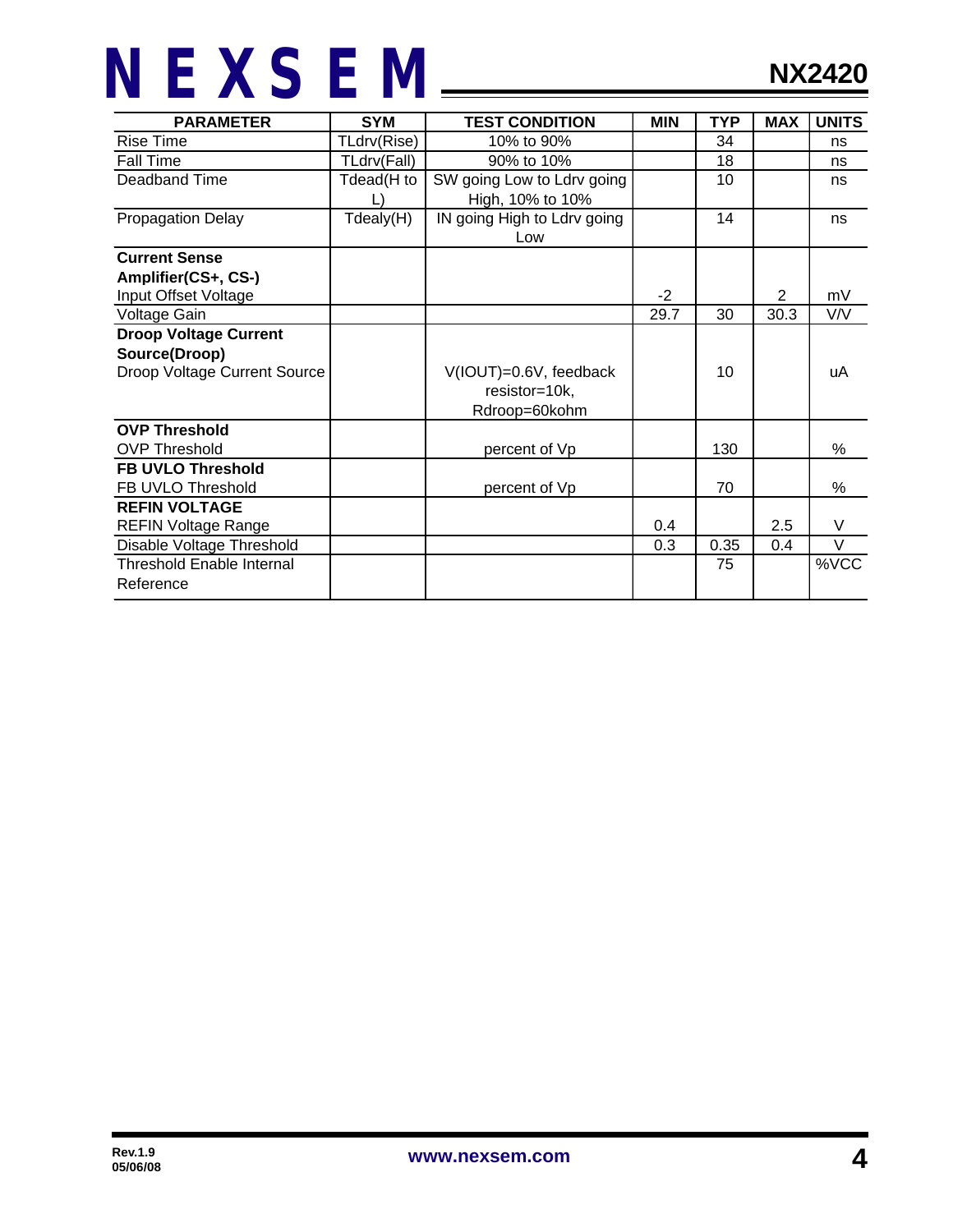| PIN#            | <b>SYMBOL</b>                  | <b>PIN DESCRIPTION</b>                                                                                                                                                                                                                                                                                                                                                                                                                                                                         |  |
|-----------------|--------------------------------|------------------------------------------------------------------------------------------------------------------------------------------------------------------------------------------------------------------------------------------------------------------------------------------------------------------------------------------------------------------------------------------------------------------------------------------------------------------------------------------------|--|
| 1               | HDRV1                          | High side gate driver for Channel 1.                                                                                                                                                                                                                                                                                                                                                                                                                                                           |  |
| $\overline{2}$  | BST1                           | Bootstrap supply for Channel 1.                                                                                                                                                                                                                                                                                                                                                                                                                                                                |  |
| 3               | 5VCC                           | IC's supply voltage. This pin biases the internal logic circuits. A minimum 1uF<br>ceramic capacitor is recommended to connect this pin to ground plane.                                                                                                                                                                                                                                                                                                                                       |  |
| $\overline{4}$  | <b>AGND</b>                    | Controller analog ground pin.                                                                                                                                                                                                                                                                                                                                                                                                                                                                  |  |
| 5               | <b>ENBUS</b>                   | This pin is used to program the under voltage lockout of the bus supply. A resistor<br>divider from the bus voltage to this pin programs the under voltage lockout. When<br>the voltage of this pin is greater than 0.8V, the bus voltage is assumed in operation.<br>The pin has a 10% hysterisis.                                                                                                                                                                                            |  |
| $6\phantom{1}6$ | $CS+1$                         | Positive input of the channel 1 differential current sense amplifiers. It is connected<br>directly to the RC junction of the respective phase's output inductor.                                                                                                                                                                                                                                                                                                                               |  |
| $\overline{7}$  | $CS-1$                         | Negative input of the channel 1 differential current sense amplifiers. It is con-<br>nected directly to the negative side of the respective phase's output inductor.                                                                                                                                                                                                                                                                                                                           |  |
| 8               | $CS-2$                         | Negative input of the channel 2 differential current sense amplifiers. It is con-<br>nected directly to the negative side of the respective phase's output inductor.                                                                                                                                                                                                                                                                                                                           |  |
| 9               | $CS+2$                         | Positive input of the channel 2 differential current sense amplifiers. It is connected<br>directly to the RC junction of the respective phase's output inductor.                                                                                                                                                                                                                                                                                                                               |  |
| 10              | <b>IOUT/IMAX</b>               | This pin indicates average output current level and sets OCP threshold using a<br>resistor from this pin to ground. A no more than 1nF ceramic capacitor is recom-<br>mended to connect this pin to ground plane to filter the noise on this pin.                                                                                                                                                                                                                                              |  |
| 11              | <b>RT</b>                      | This pin programs the internal oscillator frequency using a resistor from this pin to<br>ground. The frequency of each phase is 1/2 of this frequency.                                                                                                                                                                                                                                                                                                                                         |  |
| 12              | <b>VCOMP</b>                   | This is the output pin of the error amplifier.                                                                                                                                                                                                                                                                                                                                                                                                                                                 |  |
| 13              | FB                             | This pin is the error amplifier inverting input. It is connected to the output voltage via<br>a voltage divider.                                                                                                                                                                                                                                                                                                                                                                               |  |
| 14              | <b>CSCOMP</b>                  | The output of the transconductance op amp for current balance circuit. An<br>external RC is connected from this pin to GND to stabilize the current loop.                                                                                                                                                                                                                                                                                                                                      |  |
| 15              | <b>REFIN/EN</b>                | External reference input. If pull-up to >75%VCC, internal reference is used. If driven<br>by an external voltage ranged from 0.4V to 2.5V, external reference is used with<br>slew rate following SS rate. If REFIN is below 0.4V, device is disabled.                                                                                                                                                                                                                                         |  |
| 16              | <b>INREFOUT/</b><br><b>POK</b> | This pin has dual functions. When FB pin is below 75% of internal 0.6V reference,<br>this pin is held low. When FB reaches above this threshold, this pin is tied to an<br>internal 1.25V reference, allowing it to be used as a reference for any external op<br>amp circuitry as well as an indicator of power OK. This pin can not be connected<br>directly to an output capacitor. An RC network is needed which also provides a slow<br>ramp up of the reference for the external op amp. |  |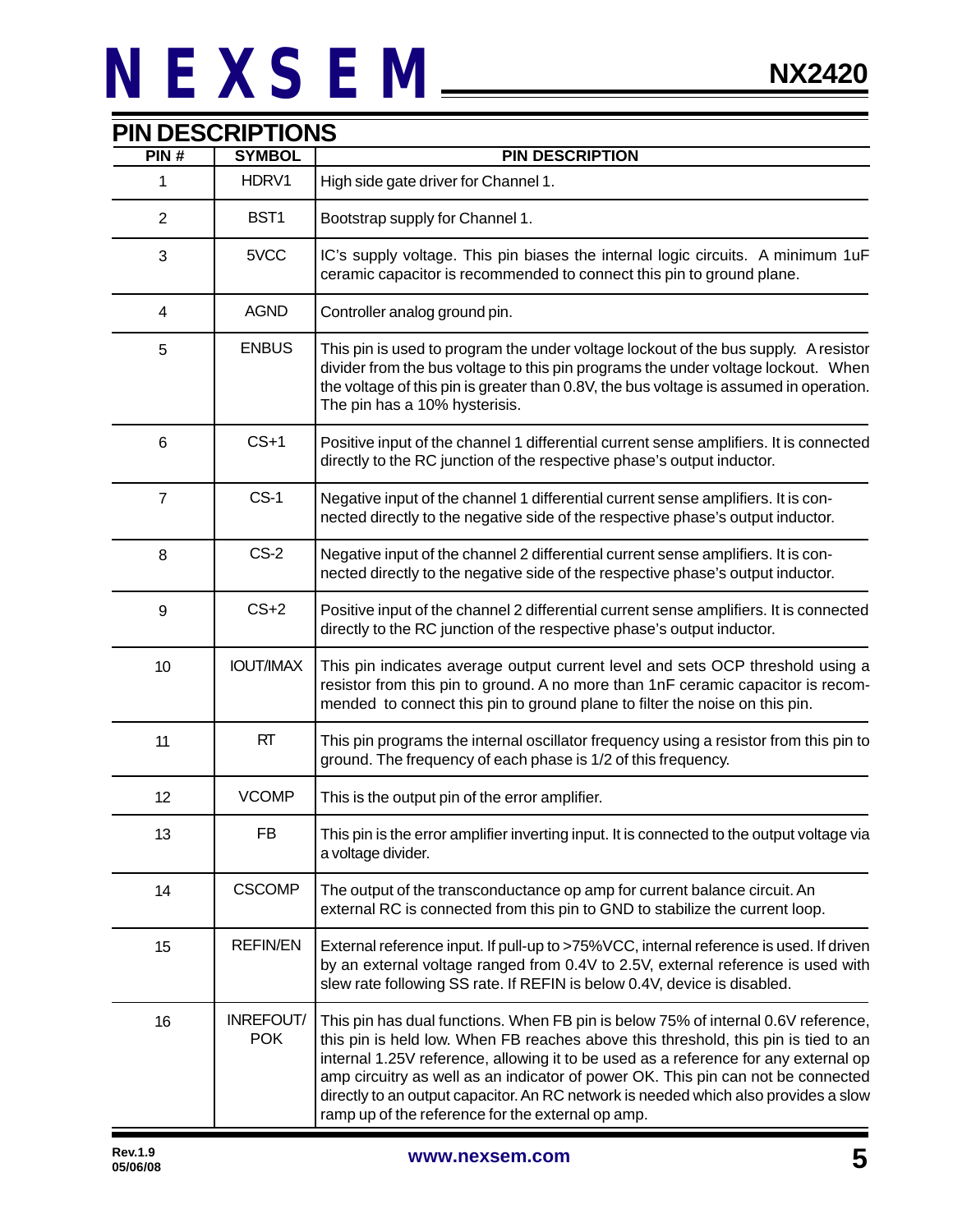| PIN#       | <b>SYMBOL</b>     | <b>PIN DESCRIPTION</b>                                                                                                                                                                                                                                                                     |
|------------|-------------------|--------------------------------------------------------------------------------------------------------------------------------------------------------------------------------------------------------------------------------------------------------------------------------------------|
| 17         | BST <sub>2</sub>  | Bootstrap supply for Channel 2.                                                                                                                                                                                                                                                            |
| 18         | HDRV <sub>2</sub> | High side gate driver for Channel 2.                                                                                                                                                                                                                                                       |
| 19         | SW <sub>2</sub>   | Switch node for Channel2.                                                                                                                                                                                                                                                                  |
| 20         | LDRV2             | Low side gate driver for Channel 2.                                                                                                                                                                                                                                                        |
| 21         | <b>DROOP</b>      | A resistor from this pin to ground programs an internal current source that is fed<br>into the FB pin. This current source is proportional to the output current of the<br>regulator. The product of this current times the external resistor $R_{\text{en}}$ provides a<br>droop voltage. |
| 22         | <b>PVCC</b>       | This pin provide the supply voltage for the lower MOSFET drivers. A high fre-<br>quency ceramic 1uF X5R must be placed close to this pin and tied to PGND to<br>provide peak current needed for low side MOSFETs.                                                                          |
| 23         | LDRV1             | Low side gate driver for Channel 1.                                                                                                                                                                                                                                                        |
| 24         | SW <sub>1</sub>   | Switch node for Channel 1.                                                                                                                                                                                                                                                                 |
| <b>PAD</b> | <b>PGND</b>       | This is the ground connection for the power stage of the controller.                                                                                                                                                                                                                       |

**NX2420**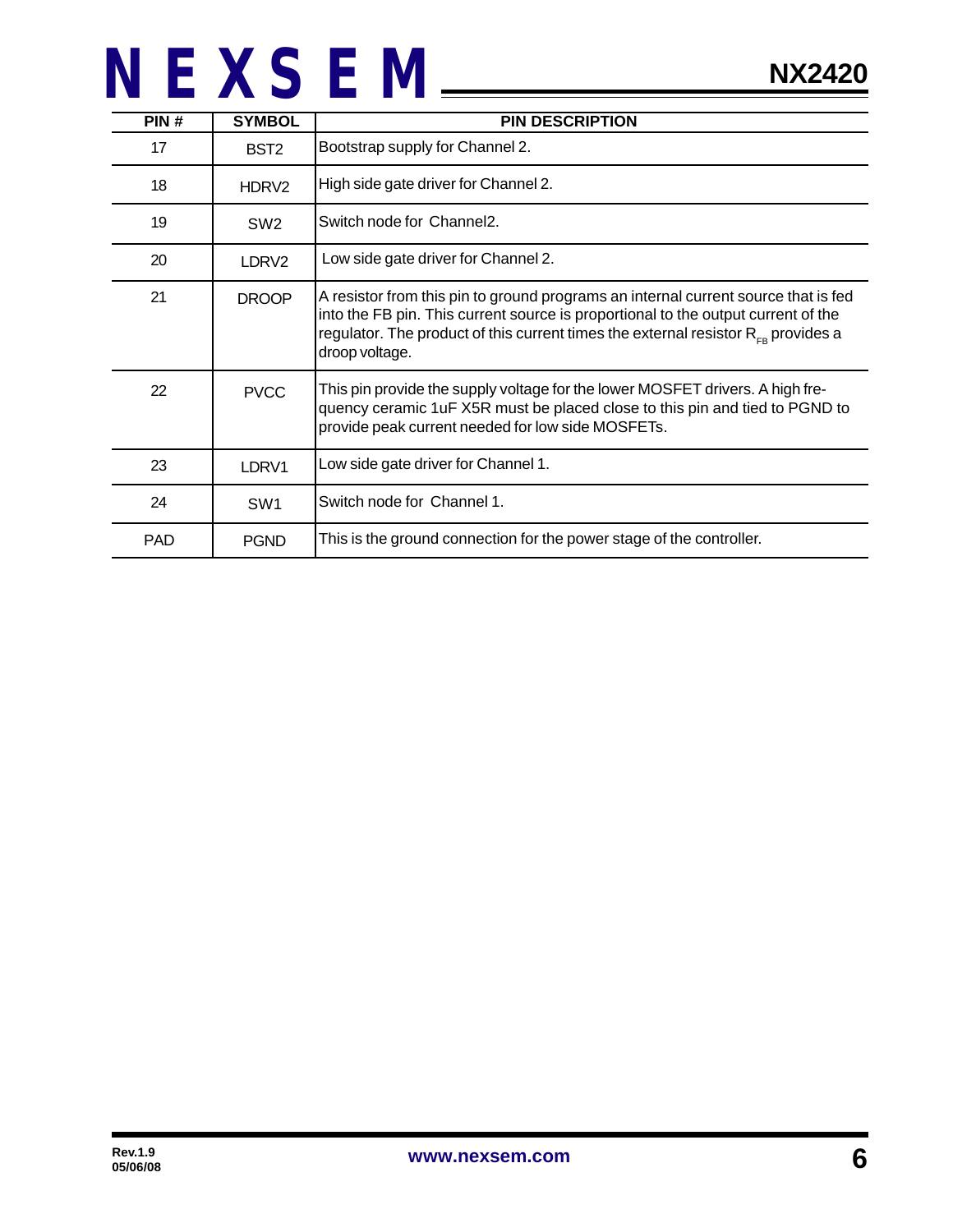### **BLOCK DIAGRAM**



Figure 2 - block diagram of NX2420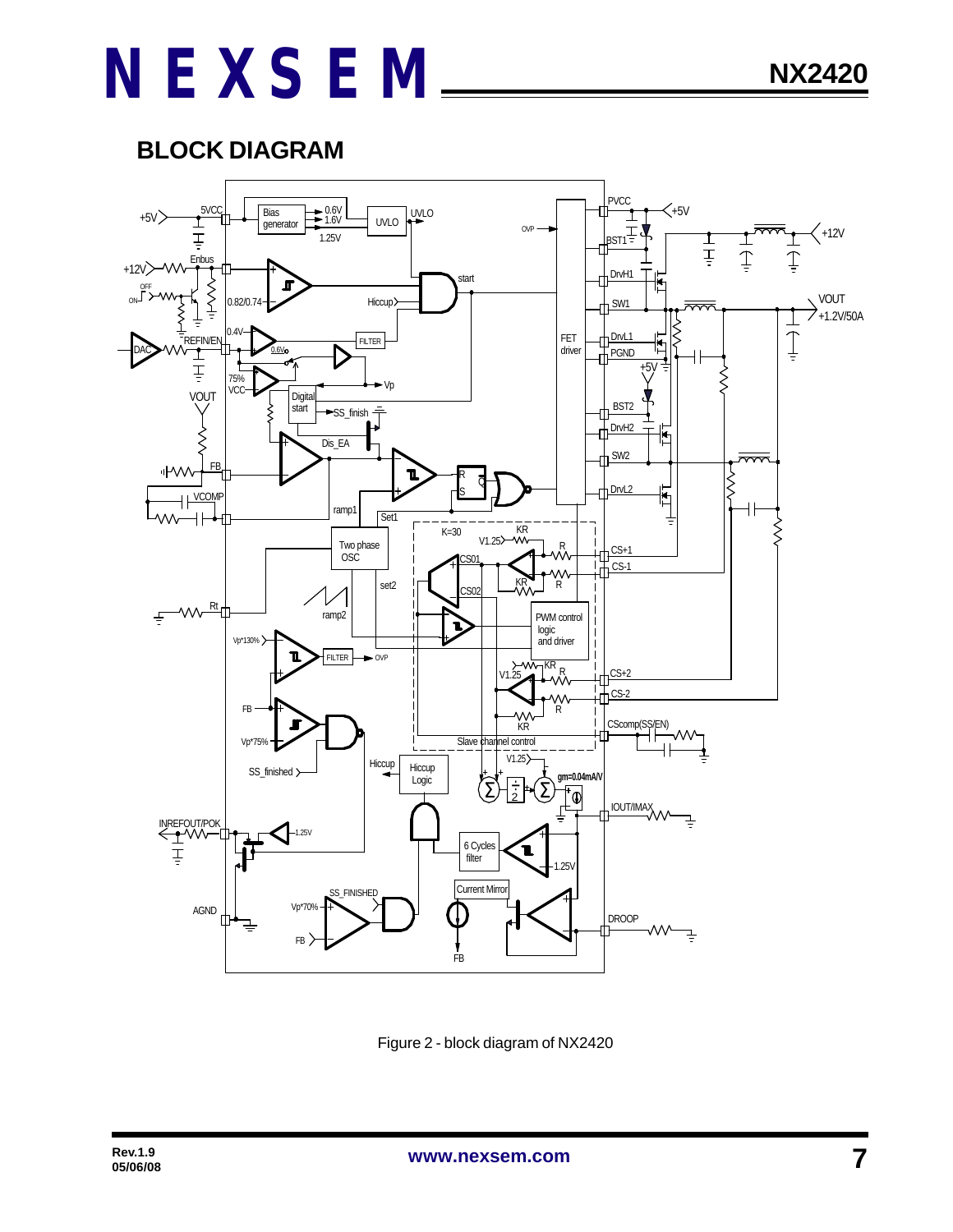



Figure 3 - demoboard schematic of NX2420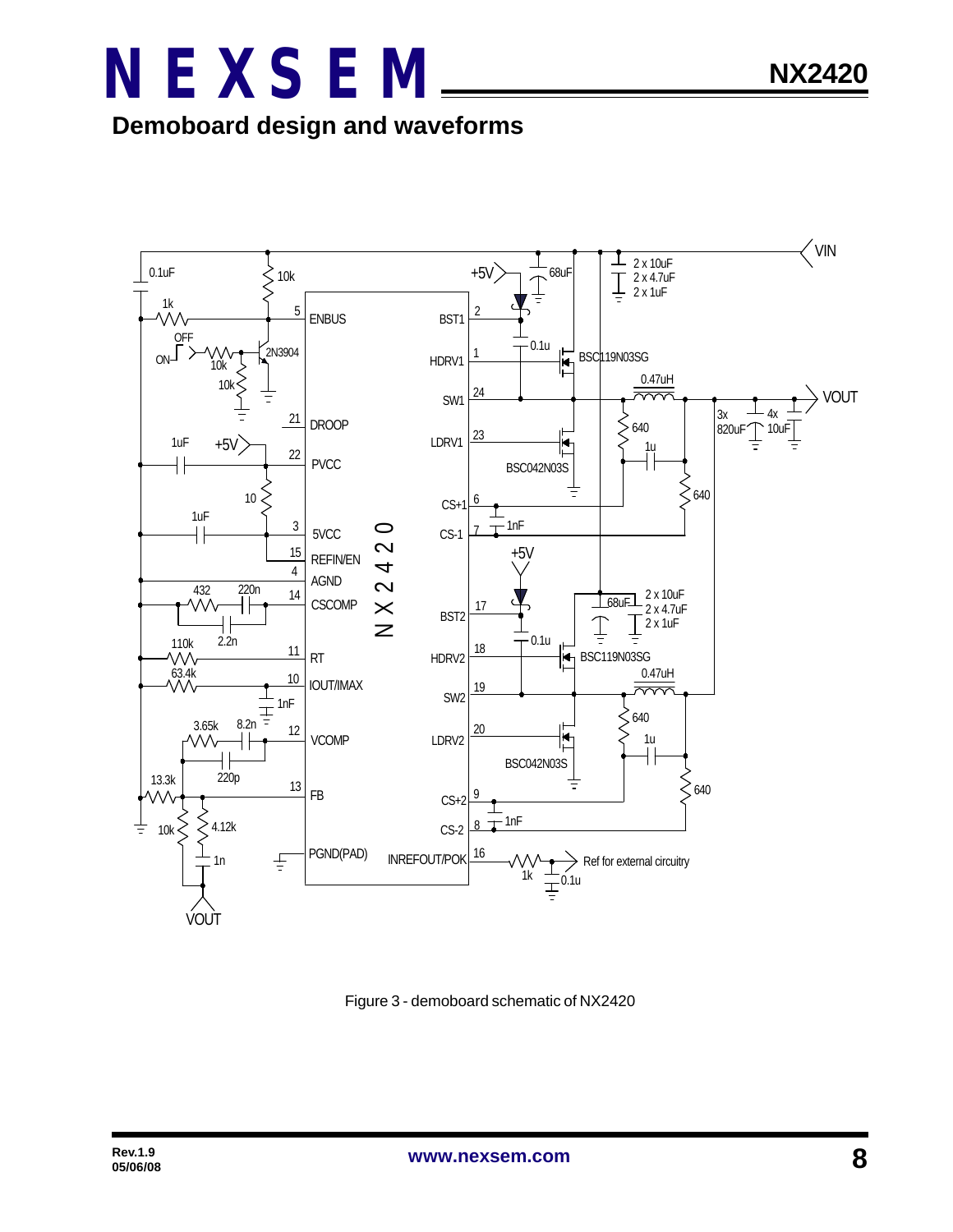# **NX2420**



0 10 20 30 40 50 60 **Iout(A)**

60

65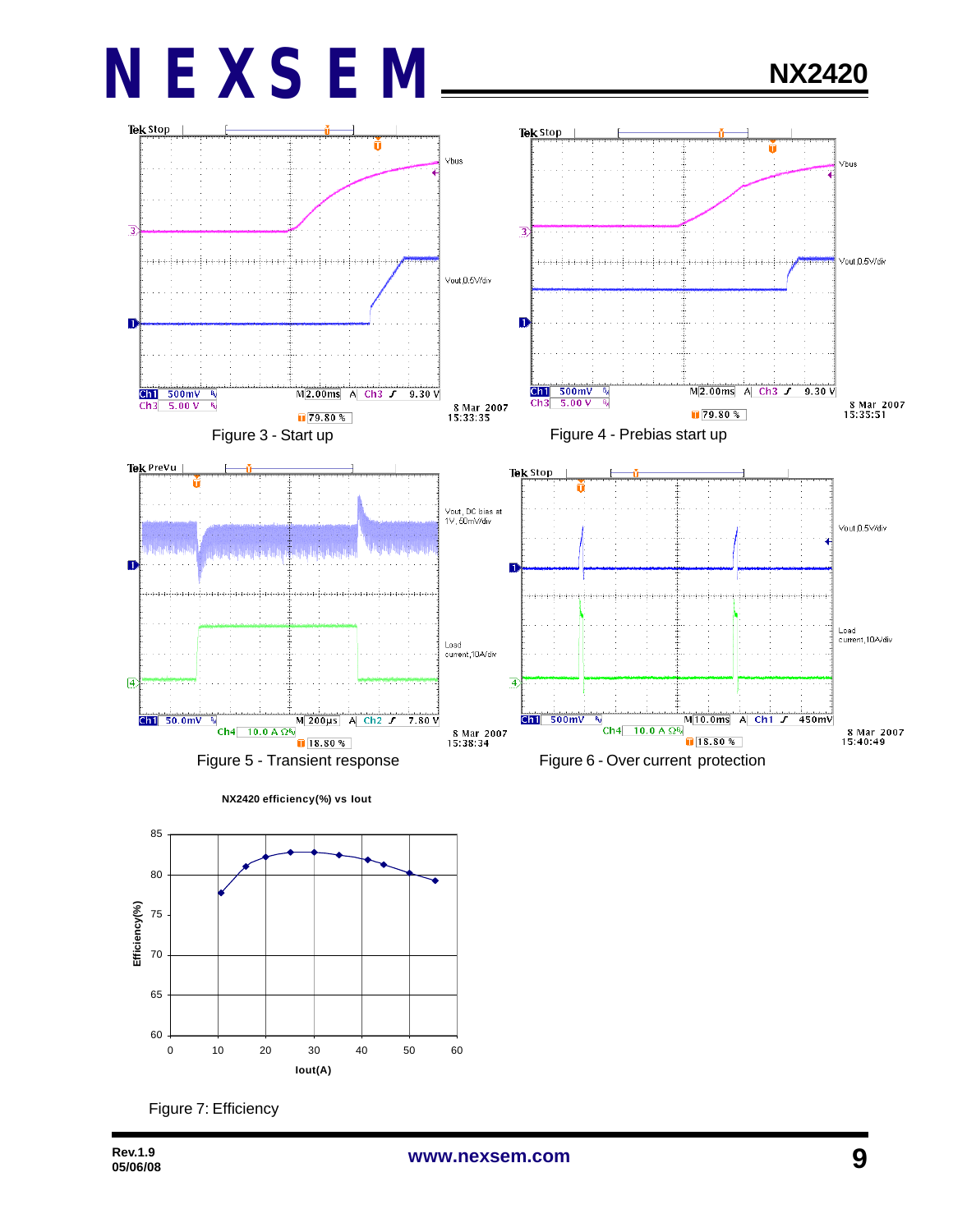# **NEXSEM APPLICATION INFORMATION**

- V<sub>IN</sub> Input voltage
- VOUT Output voltage
- Iout Output current
- $\Delta V_{RIPPLE}$  Output voltage ripple
- Fs Operation frequency for each channel
- $\Delta$ IRIPPLE Inductor current ripple

### **Design Example**

The following is typical application for NX2420.

 $V_{IN} = 12V$  $V$ OUT= $1.2V$  $I<sub>OUT</sub>=50A$ IOUT\_max=60A  $\Delta V$ RIPPLE <=12mV AVDROOP<=120mV @30A step FS=400kHz Phase number N=2

### **Output Inductor Selection**

The selection of inductor value is based on inductor ripple current, power rating, working frequency and efficiency. Larger inductor value normally means smaller ripple current. However if the inductance is chosen too large, it brings slow response and lower efficiency. Usually the ripple current ranges from 20% to 40% of the output current. This is a design freedom which can be decided by design engineer according to various application requirements. The inductor value can be calculated by using the following equations:

$$
L_{\text{OUT}} = \frac{V_{\text{IN}} - V_{\text{OUT}}}{\Delta I_{\text{RIPPLE}}} \times \frac{V_{\text{OUT}}}{V_{\text{IN}}} \times \frac{1}{F_{\text{s}}}
$$
  
 
$$
\Delta I_{\text{RIPPLE}} = k \times \frac{I_{\text{OUTPUT}}}{N} \qquad ...(1)
$$

where k is between 0.2 to 0.4. Select k=0.2, then

$$
L_{\text{OUT}} = \frac{12V - 1.2V}{0.2 \times \frac{50A}{2}} \times \frac{1.2V}{12V} \times \frac{1}{400kHz}
$$

 $L_{\text{OUT}} = 0.54$ uH

Choose inductor from Vishay IHLP\_5050FD-01 with L=0.68uH DCR=1.4mΩ.

Current Ripple is recalculated as

$$
\Delta I_{\text{RIPPLE}} = \frac{V_{\text{IN}} - V_{\text{OUT}}}{L_{\text{OUT}}} \times \frac{V_{\text{OUT}}}{V_{\text{IN}}} \times \frac{1}{F_{\text{s}}}
$$
  
= 
$$
\frac{12V - 1.2V}{0.68 \text{UH}} \times \frac{1.2V}{12V} \times \frac{1}{400 \text{kHz}} = 3.97 \text{A}
$$
...(2)

### **Output Capacitor Selection**

Output capacitor value is basically decided by the output voltage ripple, capacitor RMS current rating and load transient.

### **Based on Voltage Ripple**

For electrolytic, POSCAP bulk capacitor, the ESR (equivalent series resistance) and inductor current typically determines the output voltage ripple.

$$
ESR_{\text{desire}} = \frac{\Delta V_{\text{RIPPLE}}}{\Delta I_{\text{RIPPLE}}} = \frac{12mV}{3.97A} = 3.022m\Omega \qquad \dots (3)
$$

If low ESR is required, for most applications, multiple capacitors in parallel are better than a big capacitor. For example, for 12mV output ripple, SANYO OS-CON capacitors 2R5SEPC1000MX(1000uF 7mΩ) are chosen.

$$
N = \frac{ESR_{E} \times \Delta I_{RIPPLE}}{\Delta V_{RIPPLE}} \qquad ...(4)
$$

Number of Capacitor is calculated as

$$
N = \frac{7m\Omega \times 3.97A}{12mV}
$$

 $N = 2.3$ 

For ceramic capacitor, the current ripple is determined by the number of capacitor instead of ESR

$$
C_{\text{OUT}} = \frac{\Delta I_{\text{RIPPLE}}}{8 \times F_{\text{S}} \times \Delta V_{\text{RIPPLE}}} \qquad ...(5)
$$

Typically, the calculated capacitance is so small that the output voltage droop during the transient can not meet the spec although ripple is small.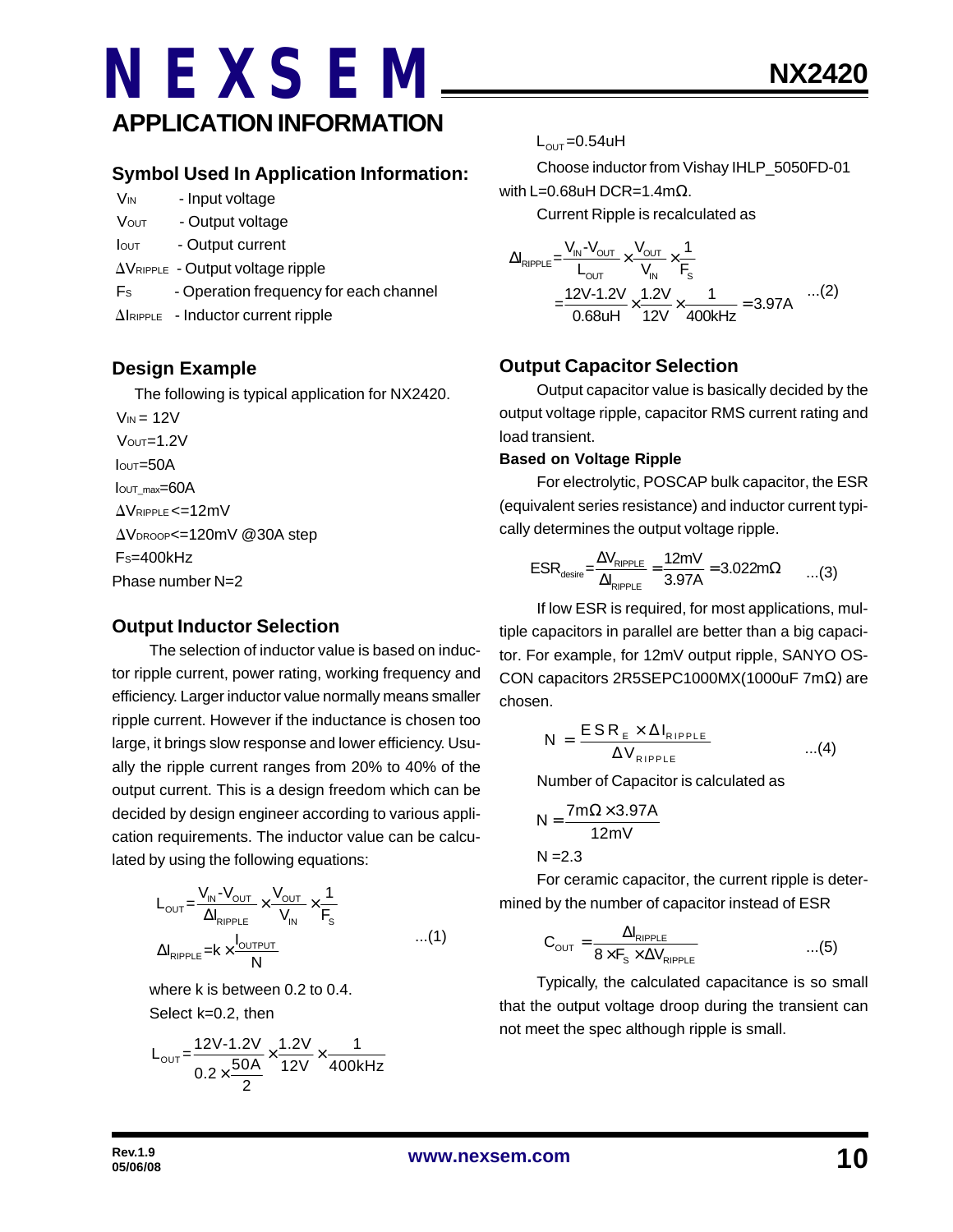#### **Based On Transient Requirement**

Typically, the output voltage droop during transient is specified as:

#### $\Delta\rm{V}_{\rm{DROOP}}$ < $\Delta\rm{V}_{\rm{TRAN}}$  @ step load  $\Delta\rm{I}_{\rm{STEP}}$

During the transient, the voltage droop during the transient is composed of two sections. One Section is dependent on the ESR of capacitor, the other section is a function of the inductor, output capacitance as well as input, output voltage. For example, overshoot caused by  $\Delta I$ <sub>STEP</sub> transient load which is from high load to low load, can be estimated as the following equation,if assuming the bandwidth of system is high enough.

$$
\Delta V_{\text{overshoot}} = \text{ESR} \times \Delta I_{\text{step}} + \frac{V_{\text{OUT}}}{2 \times L \times C_{\text{OUT}}} \times \tau^2 \qquad ...(6)
$$

where *t* is the a function of capacitor, etc.

$$
\tau \!=\! \begin{cases} \!\!\!\!\! 0 \quad \text{if} \quad L_{\text{eff}} \leq \!L_{\text{crit}} \\ \!\!\!\!\! L_{\text{eff}} \times \Delta I_{\text{step}} - \text{ESR} \times C_{\text{OUT}} \quad \text{if} \quad L_{\text{eff}} \geq \!L_{\text{crit}} \qquad ... (7) \end{cases}
$$

where

$$
L_{\text{EFF}} = \frac{L_{\text{OUT}}}{N} = \frac{0.68uH}{2} = 0.34uH
$$
  

$$
L_{\text{crit}} = \frac{ESR \times C_{\text{OUT}} \times V_{\text{OUT}}}{\Delta I_{\text{step}}} = \frac{ESR_{\text{E}} \times C_{\text{E}} \times V_{\text{OUT}}}{\Delta I_{\text{step}}} \quad ...(8)
$$

where  $\mathsf{ESR}_\mathsf{E}$  and  $\mathsf{C}_\mathsf{E}$  represents  $\mathsf{ESR}\,$  and capacitance of each capacitor if multiple capacitors are used in parallel.

The above equation shows that if the selected output inductor is smaller than the critical inductance, the voltage droop or overshoot is only dependent on the ESR of output capacitor. For low frequency capacitor such as electrolytic capacitor, the product of ESR and capacitance is high and  $L \le L_{crit}$  is true. In that case, the transient spec is dependent on the ESR of capacitor.

In most cases, the output capacitors are multiple capacitors in parallel. The number of capacitors can be calculated by the following

$$
N = \frac{ESR_{E} \times \Delta I_{\text{step}}}{\Delta V_{\text{tran}}} + \frac{V_{\text{OUT}}}{2 \times L \times C_{E} \times \Delta V_{\text{tran}}} \times \tau^{2}
$$
...(9)

where

**NX2420**

$$
\tau\!=\!\begin{cases} 0\quad\text{if}\quad L_{\text{eff}}\leq L_{\text{crit}} \\ \frac{L_{\text{eff}}\cdot\times\Delta I_{\text{step}}}{V_{\text{OUT}}}-\text{ESR}_{\text{E}}\times C_{\text{E}} & \text{if}\quad L_{\text{eff}}\geq L_{\text{crit}} \quad ... (10) \end{cases}
$$

For example, assume voltage droop during transient

is 120mV for 30A load step.

If the OS-CON capacitors (1000uF,  $7m\Omega$ ) is used, the critical inductance is given as

$$
L_{\text{crit}} = \frac{ESR_{\text{E}} \times C_{\text{E}} \times V_{\text{OUT}}}{\Delta I_{\text{step}}} =
$$

$$
\frac{7\text{m}\Omega \times 1000\mu\text{F} \times 1.2V}{30\text{A}} = 0.28\mu\text{H}
$$

The effective inductor value is 0.34uH which is bigger than critical inductance. In that case, the output voltage transient not only dependent on the ESR, but also capacitance.

number of capacitors is

$$
\tau = \frac{L_{\text{EFF}} \times \Delta I_{\text{step}}}{V_{\text{OUT}}} - \text{ESR}_{\text{E}} \times C_{\text{E}}
$$
  
= 
$$
\frac{0.34 \mu H \times 30 A}{1.2 V} - 7 \text{m}\Omega \times 1000 \mu F = 1.5 \text{us}
$$
  

$$
N = \frac{\text{ESR}_{\text{E}} \times \Delta I_{\text{step}}}{\Delta V_{\text{tran}}} + \frac{V_{\text{OUT}}}{2 \times L_{\text{EFF}} \times C_{\text{E}} \times \Delta V_{\text{tran}}} \times \tau^{2}
$$
  
= 
$$
\frac{7 \text{m}\Omega \times 30 A}{120 \text{mV}} + \frac{1.2 V}{2 \times 0.34 \mu H \times 1000 \mu F \times 120 \text{mV}} \times (1.5 \text{us})^{2}
$$
  
= 1.78

The number of capacitors has to satisfied both ripple and transient requirement. Overall, we can choose N=2.

It should be considered that the proposed equation is based on ideal case, in reality, the droop or overshoot is typically more than the calculation. The equation gives a good start. For more margin, more capacitors have to be chosen after the test. Typically, for high frequency capacitor such as high quality POSCAP especially ceramic capacitor, 20% to 100% (for ceramic) more capacitors have to be chosen since the ESR of capacitors is so low that the PCB parasitic can affect the results tremendously. More capacitors have to be selected to compensate these parasitic parameters.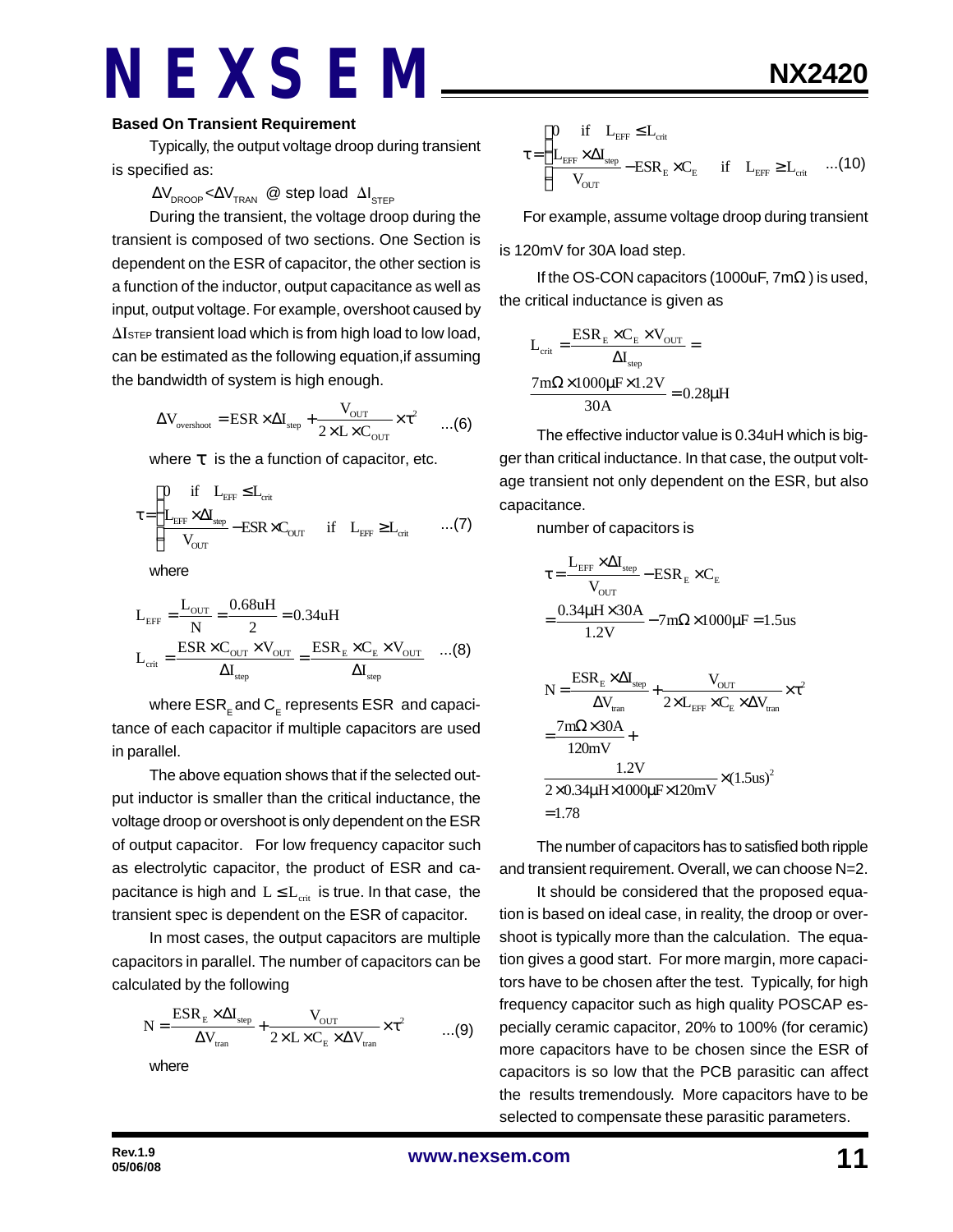### **Control Loop Compensator Design**

NX2420 can control and drive two channel synchronous bucks with 180° phase shift between each other. One of two channels is called master, the other is called slave. They are connected together by sharing the same output capacitors. Voltage loop is designed to regulate output voltage. In order to achieve the current balance in these two synchronous buck converters, current loop compensation network is employed to to make sure the currents in slave is following the master.

### **Voltage Loop Compensator Design**

Due to the double pole generated by LC filter of the power stage, the power system has 180° phase shift, and therefore, is unstable by itself. In order to achieve accurate output voltage and fast transient response,compensator is employed to provide highest possible bandwidth and enough phase margin. Ideally, the Bode plot of the closed loop system has crossover frequency between 1/10 and 1/5 of the switching frequency, phase margin greater than 50° and the gain crossing 0dB with -20dB/decade. Power stage output capacitors usually decide the compensator type. If electrolytic capacitors are chosen as output capacitors, type II compensator can be used to compensate the system, because the zero caused by output capacitor ESR is lower than crossover frequency. Otherwise type III compensator should be chosen.

### **A. Type II compensator design**

If the electrolytic capacitors are chosen as power stage output capacitors, usually the Type II compensator can be used to compensate the system.

Type II compensator can be realized by simple RC circuit without feedback as shown in figure 8. R3 and C1 introduce a zero to cancel the double pole effect. C2 introduces a pole to suppress the switching noise. The following equations show the compensator pole zero location and constant gain.

$$
NX2420
$$

$$
Gain = \frac{R_3}{R_2} \qquad \qquad \dots (11)
$$

$$
F_{z} = \frac{1}{2 \times \pi \times R_{3} \times C_{1}} \qquad ... (12)
$$

$$
F_p \approx \frac{1}{2 \times \pi \times R_3 \times C_2} \qquad \dots (13)
$$



Figure 8 - Type II compensator



Figure 9 - Bode plot of Type II compensator

For this type of compensator,  $\mathsf{F}_\mathsf{o}$  has to satisfy  $F_{\text{LC}}$ < $F_{\text{FSR}}$ << $F_{\text{o}}$  and  $F_{\text{o}}$  <=1/10~1/5 $F_{\text{s}}$ .

Here a type II compensator is designed for the case which has six electrolytic capacitors(1800uF, 13mΩ) and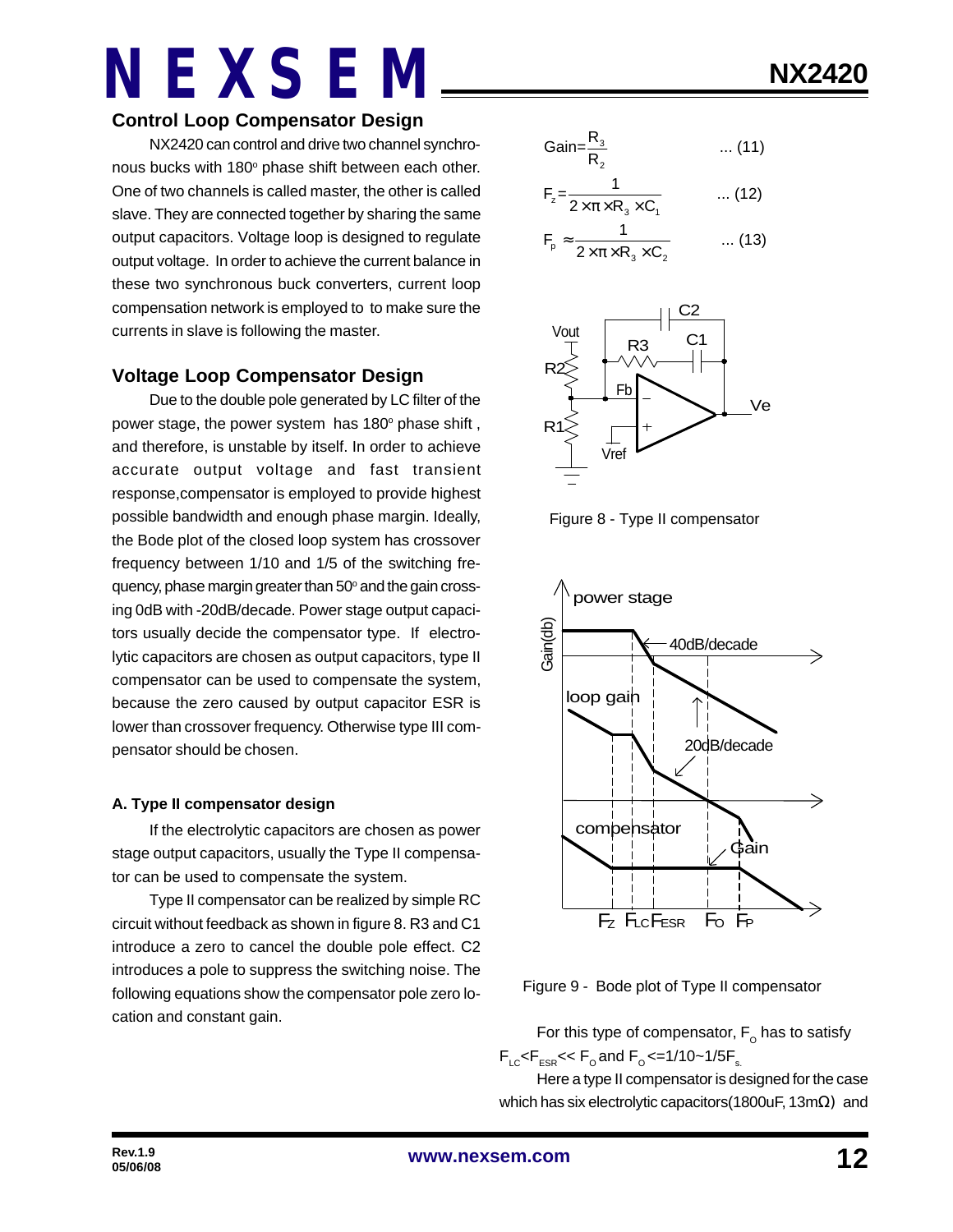two 1.5uH inductors.

1. Calculate the location of LC double pole  $F_{\text{LC}}$ and ESR zero  $F_{ESR}$ .

$$
F_{LC} = \frac{1}{2 \times \pi \times \sqrt{L_{EFF} \times C_{OUT}}}
$$

$$
= \frac{1}{2 \times \pi \times \sqrt{0.75 u H \times 10800 u F}}
$$

$$
= 1.768 kHz
$$

$$
F_{ESR} = \frac{1}{2 \times \pi \times ESR \times C_{OUT}}
$$

$$
= \frac{1}{2 \times \pi \times 13m\Omega \times 1800uF}
$$

$$
= 6.801kHz
$$

2.Set R $_2$  equal to10k $\Omega$  and calculate R $_{_1}$ .

$$
R_{1} = \frac{R_{2} \times V_{REF}}{V_{OUT} - V_{REF}} = \frac{10k\Omega \times 0.6V}{1.2V - 0.6V} = 10k\Omega
$$

3. Set crossover frequency Fo=15kHz.

4.Calculate  $\mathsf{R}_{_{3}}$  value by the following equation.

$$
R_{3} = \frac{V_{\text{osc}}}{V_{\text{in}}} \times \frac{2 \times \pi \times F_{\text{o}} \times L_{\text{EFF}}}{ESR} \times R_{2}
$$
  
= 
$$
\frac{1V}{12V} \times \frac{2 \times \pi \times 15kHz \times 0.75uH}{2.16m\Omega} \times 10k\Omega
$$
  
= 27.3k $\Omega$ 

Choose R<sub>3</sub>=27.4kΩ.

5. Calculate  $\mathsf{C}_\mathsf{1}$  by setting compensator zero  $\mathsf{F}_\mathsf{z}$ at 75% of the LC double pole.

$$
C_1 = \frac{1}{2 \times \pi \times R_3 \times F_2}
$$
  
= 
$$
\frac{1}{2 \times \pi \times 27.4k\Omega \times 0.75 \times 1.768kHz}
$$
  
= 4.4nF

Choose  $\mathsf{C}_\text{\tiny{1}}$ =4.7nF.

6. Calculate  $\mathsf{C}_\mathsf{2}$  by setting compensator pole  $\mathrm{F}_\mathsf{p}$ at half the swithing frequency.

$$
C_2 = \frac{1}{\pi \times R_3 \times F_s}
$$
  
= 
$$
\frac{1}{\pi \times 27.4 \text{ k}\Omega \times 400 \text{ kHz}}
$$
  
= 30 pF

Choose  $\mathsf{C}_2$ =33pF.

#### **B. Type III compensator design**

 For low ESR output capacitors, typically such as Sanyo OSCON and POSCAP, the frequency of ESR zero caused by output capacitors is higher than the crossover frequency. In this case, it is necessary to compensate the system with type III compensator.

In design example, six electrolytic capacitors are used as output capacitors. The system is compensated with type III compensator. The following figures and equations show how to realize the this type III compensator with electrolytic capacitors.

$$
F_{z_1} = \frac{1}{2 \times \pi \times R_4 \times C_2}
$$
...(14)

$$
F_{z2} = \frac{1}{2 \times \pi \times (R_2 + R_3) \times C_3}
$$
...(15)

$$
F_{p_1} = \frac{1}{2 \times \pi \times R_3 \times C_3}
$$
...(16)

$$
F_{p_2} = \frac{1}{2 \times \pi \times R_4 \times \frac{C_1 \times C_2}{C_1 + C_2}}
$$
...(17)

where Fz1, Fz2, FP1 and FP2 are poles and zeros in the compensator.



Figure 10 - Type III compensator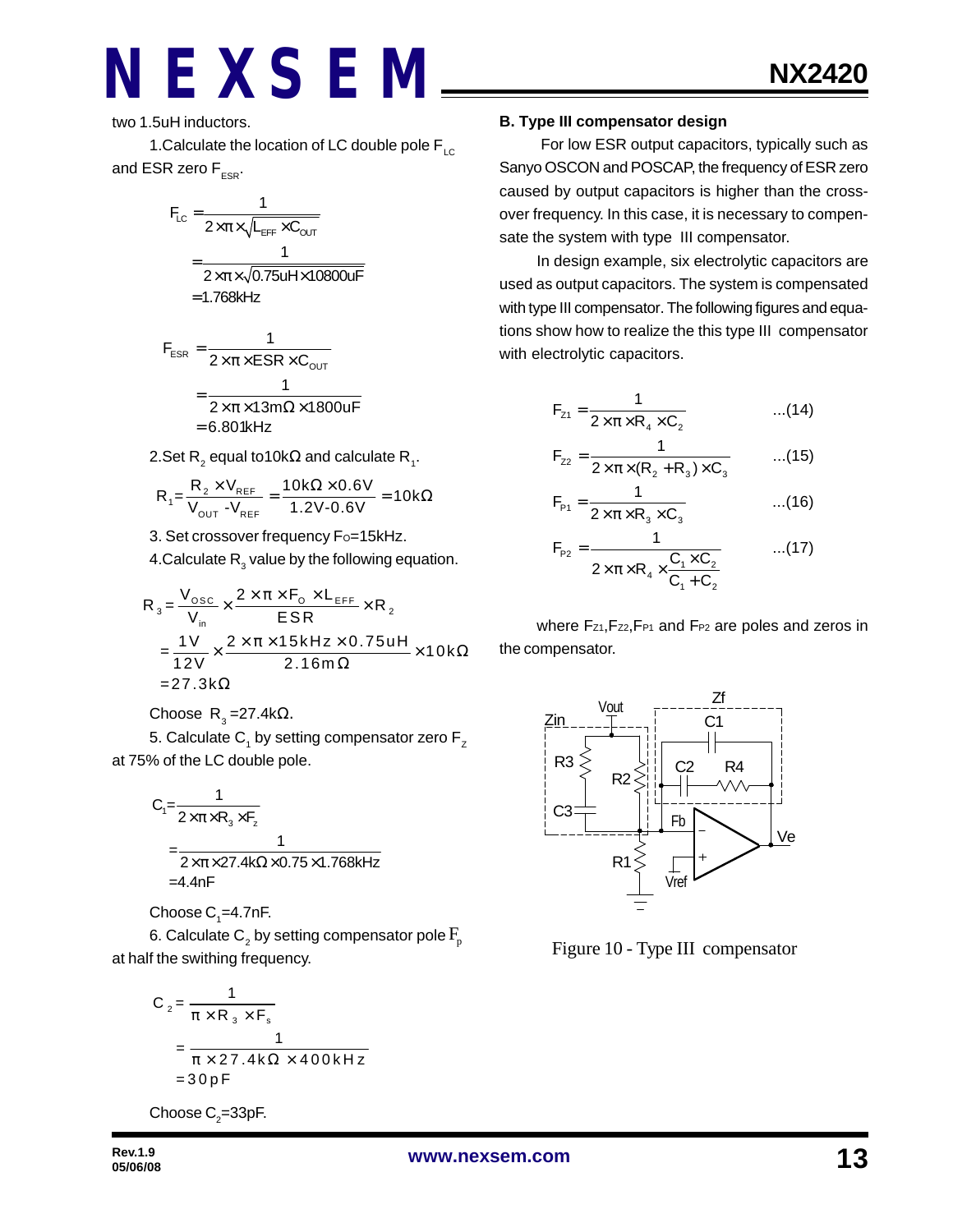

Figure 11 - Bode plot of Type III compensator

The transfer function of type III compensator is given by:

$$
\frac{V_e}{V_{OUT}} = \frac{1}{sR_2 \times (C_2 + C_1)} \times \frac{(1 + sR_4 \times C_2) \times [1 + s(R_2 + R_3) \times C_3]}{(1 + sR_4 \times \frac{C_2 \times C_1}{C_2 + C_1}) \times (1 + sR_3 \times C_3)}
$$

Use the same power stage requirement as demo board. The crossover frequency has to be selected as  $F_{LC}$ < $F_{ESR}$ < $F_{O}$ , and usually  $F_{O}$ <=1/10~1/5 $F_{S}$ .

1. Calculate the location of LC double pole  $F_{LC}$ and ESR zero  $F_{ESR}$ .

$$
F_{LC} = \frac{1}{2 \times \pi \times \sqrt{L_{EFF} \times C_{OUT}}}
$$

$$
= \frac{1}{2 \times \pi \times \sqrt{0.34 u H \times 2000 u F}}
$$

$$
= 6.1 k Hz
$$

$$
F_{ESR} = \frac{1}{2 \times \pi \times ESR \times C_{OUT}}
$$

$$
= \frac{1}{2 \times \pi \times 3.5 \text{m}\Omega \times 2000 \text{uF}}
$$

$$
= 22.7 \text{kHz}
$$

2.Set R<sup>2</sup> equal to10kΩ.

$$
R_1 = \frac{R_2 \times V_{REF}}{V_{OUT} - V_{REF}} = \frac{10k\Omega \times 0.6V}{1.2V - 0.6V} = 10k\Omega
$$

Choose R<sub>1</sub>= 10kΩ. 3. Calculate  $\mathsf{C}_3$  by setting  $\mathsf{F}_{z2}$  =  $\mathsf{F}_{\mathsf{LC}}$  and  $\mathsf{F}_{\mathsf{p1}}$  = $\mathsf{F}_{\mathsf{ESR}}$ .

$$
C_3 = \frac{1}{2 \times \pi \times R_2} \times (\frac{1}{F_{z2}} - \frac{1}{F_{p1}})
$$
  
=  $\frac{1}{2 \times \pi \times 10k\Omega} \times (\frac{1}{6.1kHz} - \frac{1}{22.7kHz})$   
= 1.9nF

Choose  $\text{C}_3$ =1.8nF. 5. Calculate  $\mathsf{R}_{_{3}}$  by equation (13).

$$
R_{3} = \frac{1}{2 \times \pi \times F_{P1} \times C_{3}}
$$
  
= 
$$
\frac{1}{2 \times \pi \times 22.7 \text{kHz} \times 1.8 \text{nF}}
$$
  
= 3.89k\Omega

Choose R<sub>3</sub>=3.92k $\Omega$ .

6. Calculate  $\mathsf{R}_{_4}$  by choosing  $\mathsf{F}_{_{\text{\tiny O}}}$ =40kHz.

$$
R_4 = \frac{V_{osc}}{V_{in}} \times \frac{2 \times \pi \times F_0 \times L_{EFF}}{ESR} \times \frac{R_2 \times R_3}{R_2 + R_3}
$$
  
=  $\frac{1V}{12V} \times \frac{2 \times \pi \times 40kHz \times 0.34uH}{3.5m\Omega} \times \frac{10k\Omega \times 3.92k\Omega}{10k\Omega + 3.92k\Omega}$   
= 5.73k\Omega

Choose R<sup>4</sup> =5.62kΩ.

7. Calculate  $\mathsf{C}_2^{}$  with zero  $\mathsf{F}_{\mathsf{z}^1}$  at 75% of the LC double pole by equation (11).

$$
C_2 = \frac{1}{2 \times \pi \times F_{z1} \times R_4}
$$
  
= 
$$
\frac{1}{2 \times \pi \times 0.75 \times 6.1 \text{kHz} \times 5.62 \text{k}\Omega}
$$
  
= 6.2nF

Choose C $_{\textrm{\tiny{2}}}$ =6.8nF.

8. Calculate C<sub>1</sub> by equation (14) with pole F<sub>p2</sub> at half the switching frequency.

$$
C_1 = \frac{1}{2 \times \pi \times R_4 \times F_{P2}}
$$
  
= 
$$
\frac{1}{2 \times \pi \times 5.62 k\Omega \times 200 kHz}
$$
  
= 141pF

Choose  $\mathrm{C}_\text{\tiny{1}}$ =150pF.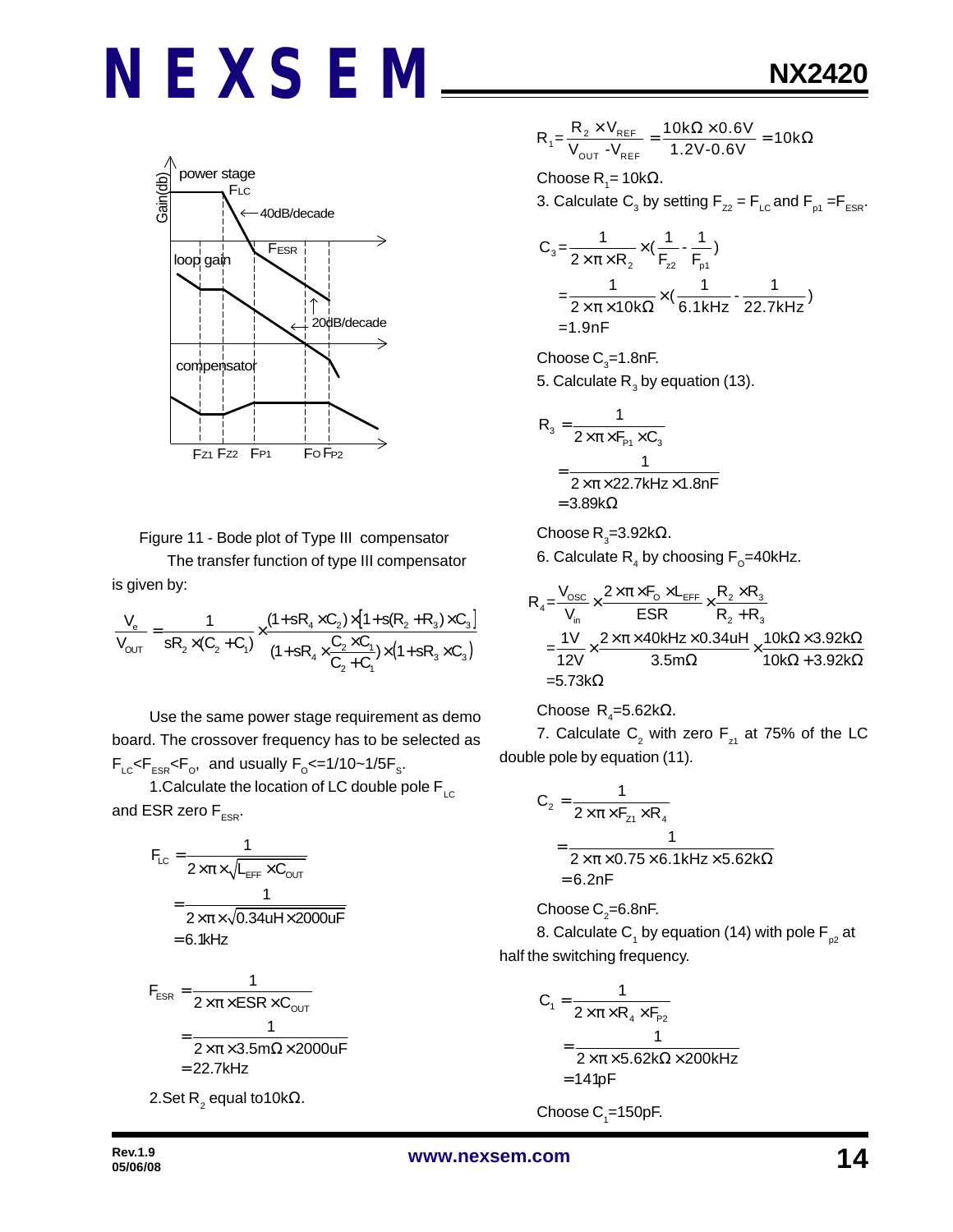

**Current Loop Compensator Design**



Figure 12 - Current loop control diagram



Figure 13 - Function diagram of current loop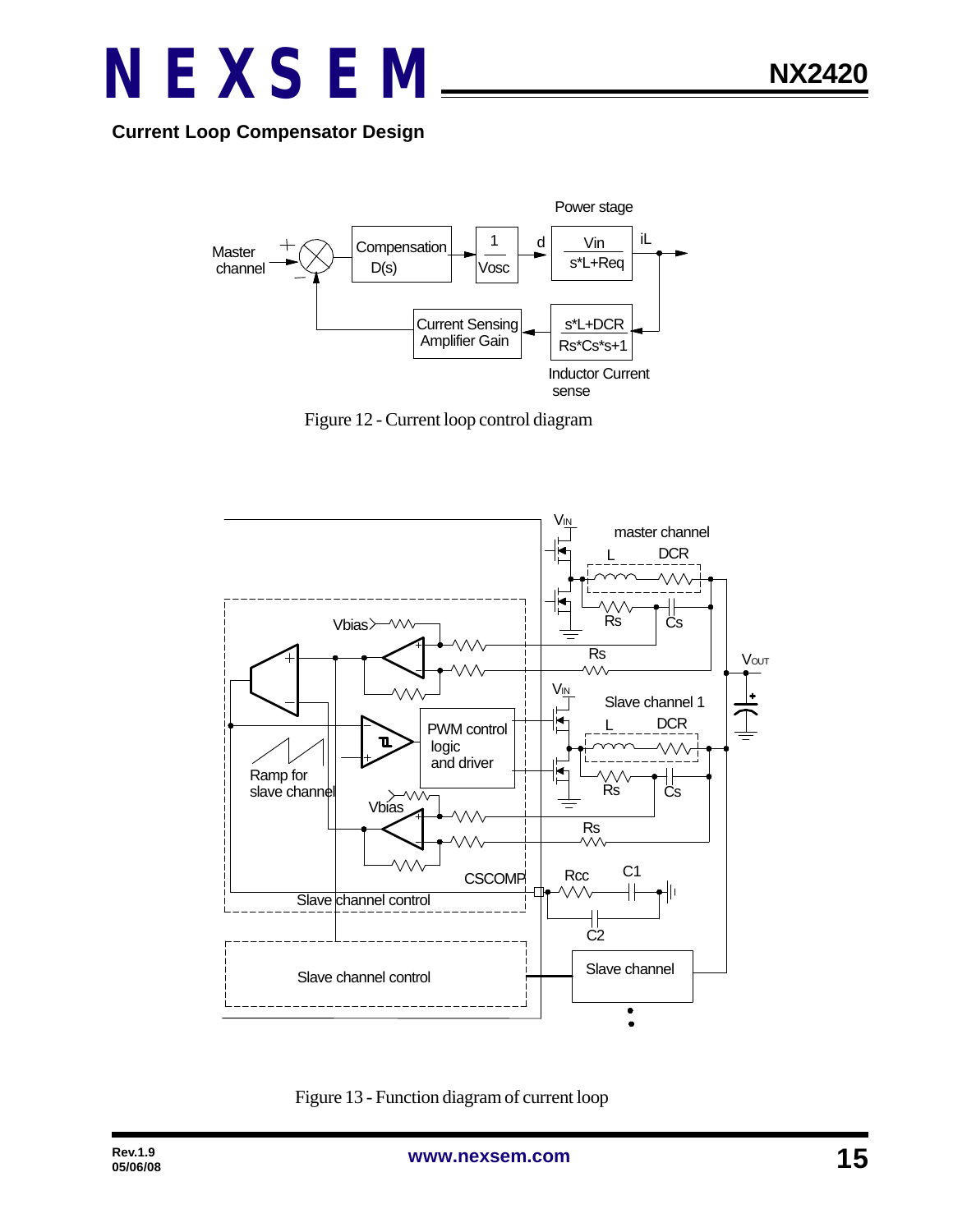**Inductor Current Sensing**



Figure 14 - Inductor current sensing using RC network.

 The inductor current can be sensed through a RC network as shown above. The advantage of the RC network is the lossless comparing with a resistor in series with output inductor.

The selection of the resistor sensing network is chosen by the following equation:

$$
R_s \times C_s = \frac{L}{DCR}
$$
 ...(18)

If the above equation is satisfied, the voltage across the sensing capacitor Cs will be equal to the inductor current times DCR of inductor for all frequency domain.

 $V_{\rm s}$   $_{\rm II}$  = DCR  $\times$  i<sub>1</sub>

If the sensing capacitor is chosen

$$
C_{s} = 1\mu F
$$

 $\textsf{C}_\text{s}$  must be X7R or COG ceramic capacitor. The sensing resistor is calculated as

$$
R_s = \frac{L}{DCR \times C_s}
$$

For example, for 0.68uH inductor with 1.4mΩ DCR, we have

$$
R_s = \frac{0.68\mu H}{1.4m\Omega \times 1\mu F} = 486\Omega
$$

 In most of cases, the selection of sensing resistor based on the above equation will be sufficient. However, for some inductor such as toroid coiled inductor with micrometal, even the product of sensing resistor and capacitor is perfectly match with L/DCR, the voltage across the capacitor still has overshoot due to the nonlinearity of inductor. This will affect the droop accuracy during the transient if droop function is required. The illustration is shown in the following figure.



Figure 15 - Droop accuracy affected by the nonlinearity of inductor.

In this case, the sensing resistor has to be chosen

$$
R_s \geq \frac{L}{DCR \times C_s}
$$

 to compensate the overshoot. This selection only affects the small signal mode of current loop. For DC accuracy, there is no effect since the DC voltage across the sensing capacitor will equal to the DCR times inductor current at DC load no matter what Rs is. In this example, Rs=620Ω.

 $\textsf{R}_{\textsf{s}}$  value is preferred to be less than 400 $\Omega$  in NX2420's application, therefore we need to reiterate the calculation, choose  $\textsf{C}_\text{s}$  2.2uF instead.  $\textsf{R}_\text{s}$  value is finally chosen as 301Ω .

 Powe dissipation of Rs resistor is calculated as followed:

$$
P_D(R_S) = \frac{(V_{IN} - V_{OUT})^2}{R_S} \times D + \frac{V_{OUT}^2}{R_S} \times (1 - D)
$$
  
= 
$$
\frac{(12V - 1.2V)^2}{301\Omega} \times 0.1 + \frac{(1.2V)^2}{301\Omega} \times (1 - 0.1)
$$
  
= 0.04W

The power rating of Rs should be over 0.04W.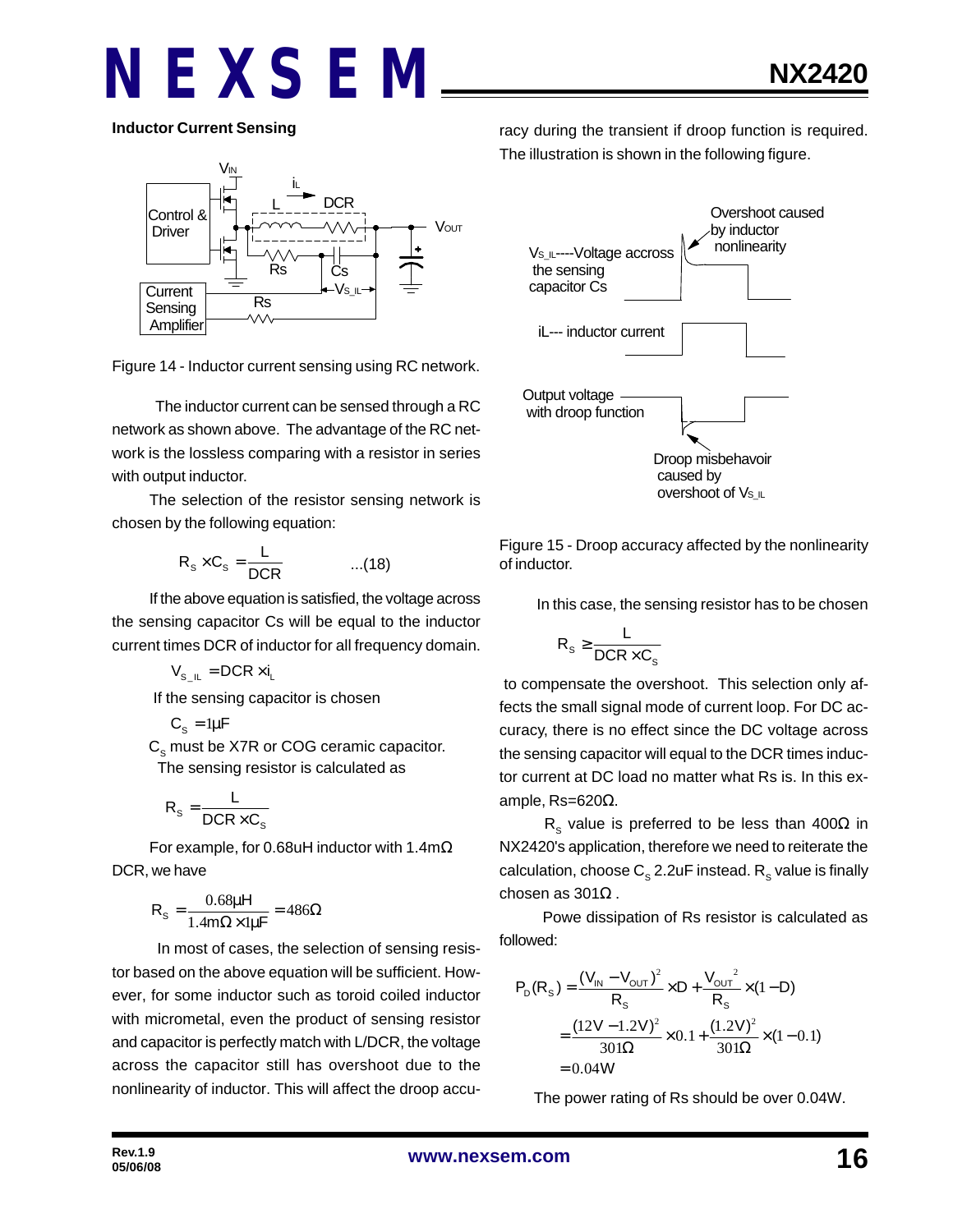# **NEXSEM Current Loop Compensation**



Figure 16 - Bode plot of current loop

 The diagram and bode plot for current loop of NX2420 is shown in above figures. The current signal through inductor sensing is amplified by current sensing differential amplifier. The amplified slave current signal is compared with the amplified inductor current from master channel (channel 1 for NX2420) through a transconductance amplifier, the difference between channel current will change the output of transconductance amplifier, which will compare with a internal ramp signal and changes the duty cycle of slave channel buck converter. If the inductor are perfectly matched and the PWM controller has no offset, the DC current in slave channel will equal to the DC current of master channel (channel 1) due to the gain of current loop.

 From the bode plot, the power stage has one pole located at

$$
F_{\rm p_1} = \frac{R_{\rm eq}}{2 \times \pi \times L}
$$

where  $\mathsf{R}_{_\mathsf{eq}}$  is the equivalent resistor and it is given by

$$
R_{\text{eq}} \approx DCR + R_{\text{dson\_con}} \times \frac{V_{\text{OUT}}}{V_{\text{IN}}} + R_{\text{dson\_syn}} \times \left(1 - \frac{V_{\text{OUT}}}{V_{\text{IN}}}\right)
$$

 $R_{dson_{con}}$  is the Rdson of control FET and  $R_{dson_{con}}$  is the Rdson of synchronous FET. For this example,

$$
R_{\text{eq}} = 7.4 \text{m}\Omega
$$

The pole is located as

$$
F_{\rm p_1} = \frac{R_{\rm eq}}{2 \times \pi \times L} = \frac{7.4 \text{ m}\Omega}{2 \times \pi \times 0.68 \mu H} = 1.7 \text{kHz}
$$

The current compensation transfer function is

given as

$$
D(s) = \frac{g_m}{s \times (C_1 + C_2)} \times \frac{1 + s \times R_{cc} \times C_1}{1 + s \times \frac{R_{cc} \times C_1 \times C_2}{C_1 + C_2}}
$$

It has one zero and one pole. The ideal is to choose resistor Rcc to achieve desired loop gain such as 50kHz. Rcc can be calculated as

$$
R_{\rm cc} = \frac{2 \times \pi \times F_{\rm o} \times L \times V_{\rm osc}}{g_{\rm m} \times V_{\rm IN} \times K_{\rm C} \times DCR} \qquad ...(19)
$$

where

$$
K_{\rm C} \approx \frac{60 \cdot k\Omega}{2k\Omega + R_{\rm s}} = 22.9
$$

60kΩ and 2kΩ is the internal resistance for the current sensing amplifier.

For fast response, we can set the current loop cross-over frequency one and half times of voltage loop cross-over frequency. Since the voltage loop cross-over frequency is typically selected as 1/10 of switching frequency, we choose F<sub>o</sub>=50kHz.

$$
R_{\infty} = \frac{2 \times \pi \times 50 \text{kHz} \times 0.68 \mu \text{Hz} \times 1 \text{V}}{1.6 \text{mA} / \text{V} \times 12 \text{V} \times 22.9 \times 1.4 \text{m}\Omega} = 442 \Omega
$$

**Select** 

$$
R_{cc} = 430\Omega.
$$

The selection of capacitor  $\mathsf{C}_\mathtt{1}$  is such that the zero of compensation will cancel the pole of power stage, therefore,

$$
C_1 = \frac{L}{R_{eq} \times R_{cc}} = \frac{0.68 \mu H}{7.4 m \Omega \times 430 \Omega} = 214 nF
$$

Typically, the capacitor  $C_1$  is so big that the current loop may start slowly during the start up. Therefore, smaller capacitor can be selected. However, the selected capacitor can not reduce too much to cause phase droop.

Select  $C_{1}$ =220nF.

The capacitor  $\mathsf{C}_2^{}$  is an option and it is used to filter out the switching noise.  ${\sf C}_2$  can be calculated as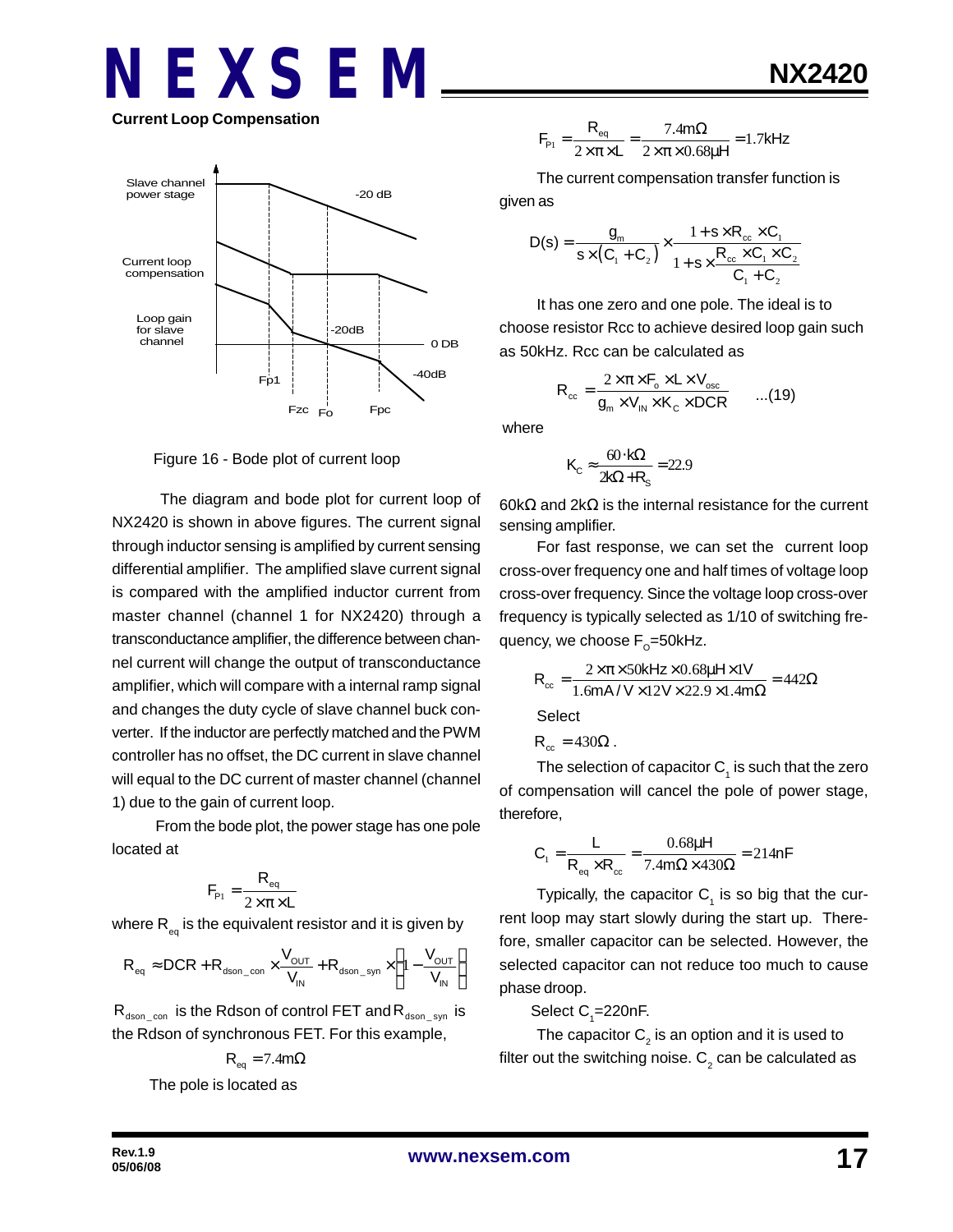

### **Frequency Selection**

The frequency can be set by external Rt resistor. The relationship between frequency per phase and RT pin around 400kHz is shown as follows.

$$
R_{\rm T} \approx \frac{40000000}{F_{\rm s}} \qquad \qquad \dots (20)
$$



**Frequency(kHz) vs Rt(kohm)**

Figure 17 - Frequency vs Rt chart

### **Output Voltage Droop Operation**

The effective output impedance of the controller must be adjusted to maximize the output voltage fluctuation range. A program resistor attached to the Droop pin  $R_{DROOP}$  will program this value. The function works by an internal current source connected to the FB pin. This current flows output of the FB pin and through the Rin resistance from the FB pin to the output.

This current source is a function of the sensed output current. As the output current increases, the droop current will increase and causes the output voltage todroop proportionately. The droop current is programmed by a resistor attached to the Droop pin. The value of the resistor is chosen as follows.



Figure 18 - Output voltage droop funciton

$$
\Delta V_{\text{OUT}} = I_{\text{DROOP}} \times R_{\text{IN}} = \Delta I_{\text{LOAD}} \times R_{\text{LL}} \qquad \qquad \dots (21)
$$

Where  $R_{\perp}$  is desired load impedance. For example, if we want Vout droops 60mV @ 20A,

$$
R_{LL} = \frac{60 \text{mV}}{20 \text{A}} = 3 \text{m}\Omega
$$
\n
$$
I_{DROOP} = \frac{V(IOUT)}{R_{DROOP}} = \frac{0.6 \times \frac{60 \text{k}\Omega}{2 \text{k}\Omega + \text{R}_s} \times \frac{DCR}{2} \times I_{LOAD}} \qquad \dots (22)
$$

DROOP

R

Combine equation 22 and 23,

 $=$ 

$$
R_{\text{DROOP}} = \frac{0.6}{2} \frac{60k\Omega}{2k\Omega + R_s} \frac{\text{DCRI}_{\text{LOAD}}R_{\text{IN}}}{\Delta V_{\text{OUT}}} \qquad \qquad \dots (23)
$$

Where DCR is the sense resistor or the DCR of the output inductor.  $\mathsf{R}_{_\mathrm{S}}$  is the current sensing matching resistor when using DCR sensing method.  $I_{\text{LOAD}}$  is the load current.  $R_{\text{in}}$  is the input DC resistor of the master phase compensator which connect FB pin and VOUT. For example, to have the  $\Delta V_{\text{out}}$ =60mV when the load current is 20A, DCR is 1.4mΩ,  $\mathsf{R}_{_{\sf IN}}$  is 10kΩ,  $\mathsf{R}_{_{\sf S}}$  is 620Ω.

$$
R_{\text{DROOP}} = \frac{0.6}{2} \times \frac{60k\Omega}{2k\Omega + 0.62k\Omega} \times \frac{1.4m\Omega \times 20A \times 10k\Omega}{60mV}
$$
  
= 32k\Omega

Choose  $R_{DROOP}$ = 32kΩ.

### **Over Voltage Protection**

Over voltage protection is achieved by sensing the output voltage through resistor divider. The sensed voltage on FB pin is compared with  $130\%$ \*V<sub>REF</sub> to generate the OVP signal.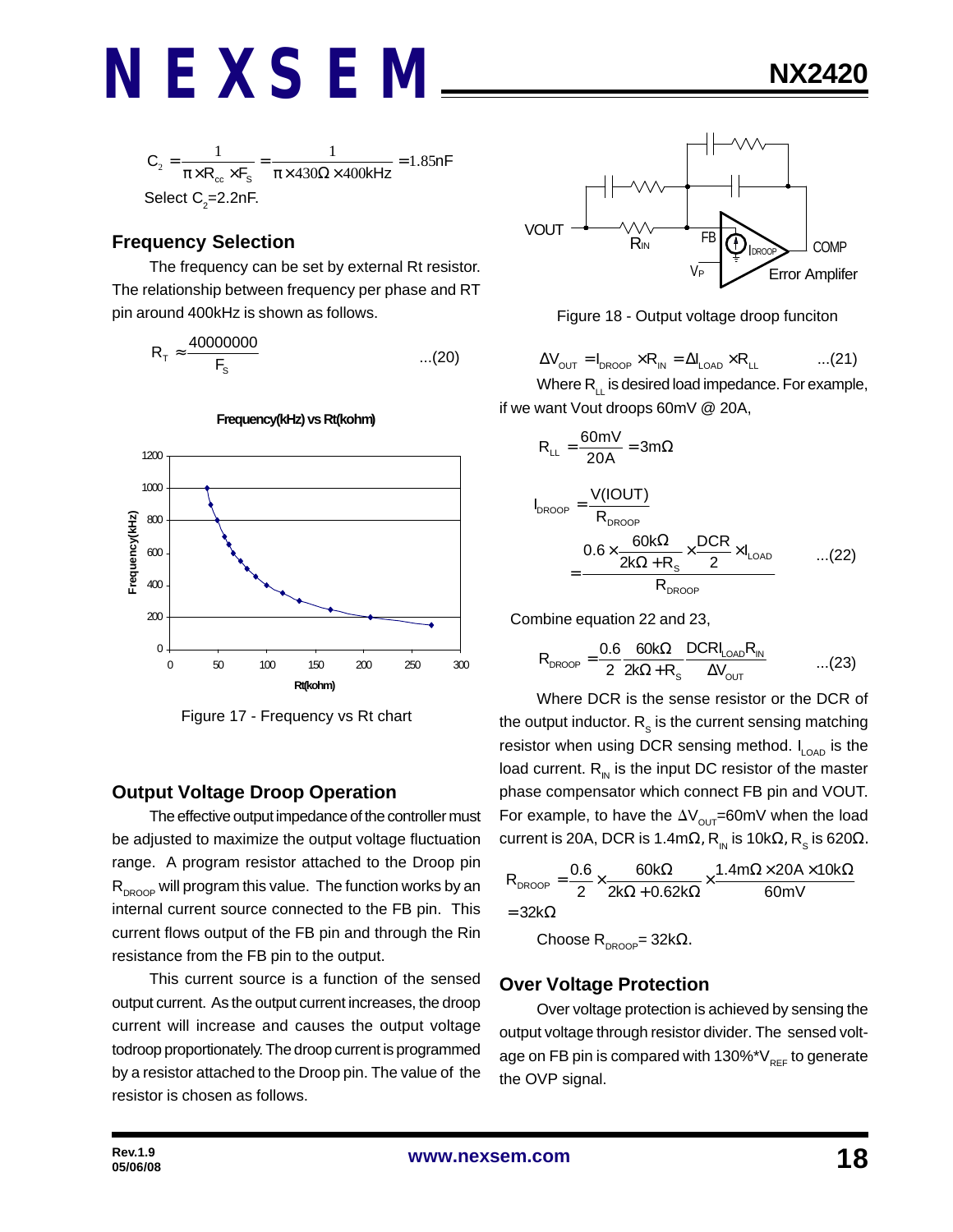### **Over Current/Short Circuit Protection**

The converter will go into hiccup mode if the output current reaches a programmed limit  $I_{\text{OCP}}$ determined by the resistor value  $\mathsf{R}_{_{\mathrm{ocp}}}$  at pin IOUT/IMAX.

$$
R_{OCP} = \frac{1.25V}{0.04mA/V} \times \frac{2k\Omega + R_s}{60k\Omega} \times \frac{2}{DCR} \times \frac{1}{I_{OCP}} \quad ...(24)
$$

Where  $I_{\text{opp}}$  is the desired over current protection level,  $\mathsf{R}_{_\mathbf{S}}$  is the current sensing matching resistor when using DCR sensing method.

### **Input Filter Selection**

The selection criteria of input capacitor are voltage rating and the RMS current rating. For conservative consideration, the capacitor voltage rating should be 1.5 times higher than the maximum input voltage. The RMS current rating of the input capacitor for multi-phase converter can be estimated from the above Figure 19.

First, determine the duty cycle of the converter (V $_{\rm \odot}$ /  $V_{\text{IN}}$ ). The ratio of input RMS current over output current can be obtained. Then the total input RMS current can be calculated. From this figure, it is obvious that a multiphase converter can have a much smaller input RMS current, which results in a lower amount of input capacitors that are required.

 For example, Vin=12V, Vout=1.2V. The duty cycle is D=Vout/Vin=1.2/12=10%. From the figure, for two phase, the normlized RMS current is 0.2\*Iout=0.2\*50A=10A.

 A combination of ceramic and electrolytic(SANYO WG or WF series) or OSCON type capacitors can achieve both ripple current capability together with having enough capacitance such that input voltage will not sag too much. In this application, one OSCON SVPC180M(180uF, 16V, 2.8A) and three 10uF X5R ceramic capacitors are selected.

A 1uH input inductor is recommended to slow down the input current transient. Suppose power stage efficiency is 0.8, then input current can estimated by

$$
I_{INPUT} = \frac{I_{OUT} \times V_{OUT}}{\eta \times V_{IN}} = \frac{60A \times 1.2V}{0.8 \times 12V} = 7.5A
$$

In this application, Coilcraft DO3316P\_102HC with RMS rating 10A is chosen.



Figure 19 - Normalized input RMS current vs. duty cycle.

#### **Power MOSFETs Selection**

The NX2420 requires two N-Channel power MOSFETs for each channels. The selection of MOSFETs is based on maximum drain source voltage, gate source voltage, maximum current rating, MOSFET on resistance and power dissipation. The main consideration is the power loss contribution of MOSFETs to the overall converter efficiency. In this design example, eight NTD60N02 are used. They have the following parameters:  $V_{DS}$ =25V, I<sub>D</sub> =62A, R<sub>DSON</sub> =12m $\Omega$ , Q<sub>GATE</sub> =9nC.

 There are three factors causing the MOSFET power loss:conduction loss, switching loss and gate driver loss.

Gate driver loss is the loss generated by discharging the gate capacitor and is dissipated in driver circuits. It is proportional to frequency and is defined as:

$$
P_{\text{gate}} = (Q_{\text{HGATE}} \times V_{\text{HGS}} + Q_{\text{LGATE}} \times V_{\text{LGS}}) \times F_{\text{s}} \qquad \dots (25)
$$

where QHGATE is the high side MOSFETs gate charge,QLGATE is the low side MOSFETs gate charge,VHGS is the high side gate source voltage, and  $V_{\text{LGS}}$  is

the low side gate source voltage. This power dissipation should not exceed maximum power dissipation of the driver device.

Conduction loss is simply defined as:

$$
P_{HCON} = I_{OUT}^2 \times D \times R_{DS(ON)} \times K
$$
  
\n
$$
P_{LCDN} = I_{OUT}^2 \times (1 - D) \times R_{DS(ON)} \times K
$$
...(26)  
\n
$$
P_{TOTAL} = P_{HCON} + P_{LCDN}
$$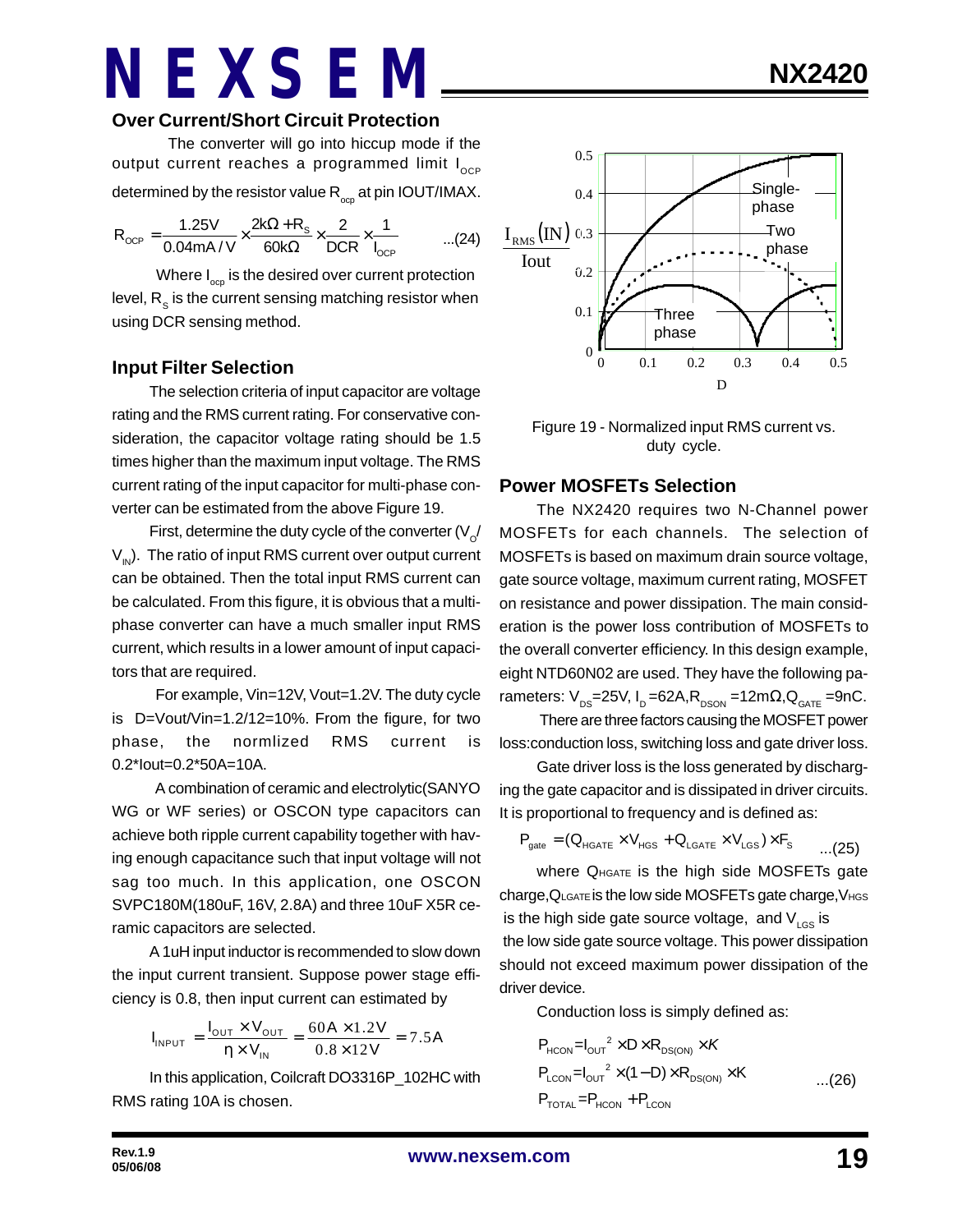Where the RDS(ON) will increases as MOSFET junction temperature increases, K is RDS(ON) temperature dependency and should be selected for the worst case. Conduction loss should not exceed package rating or overall system thermal budget.

Switching loss is mainly caused by crossover conduction at the switching transition. The total switching loss can be approximated.

$$
P_{\text{sw}} = \frac{1}{2} \times V_{\text{IN}} \times I_{\text{OUT}} \times T_{\text{sw}} \times F_{\text{s}}
$$
...(27)

 $\mathsf{T}_{_{\mathsf{SW}}}$  is the sum of  $\mathsf{T}_{_{\mathsf{R}}}$  and  $\mathsf{T}_{_{\mathsf{F}}}$  which can be found in mosfet datasheet, lout is output current, and Fs is switching frequency. Swithing loss Psw is frequency dependent.

### **Soft Start and Enable Signal Operation**

The NX2420 will start operation only after 5VCC and PVCC have reached their threshold voltages and ENBUS have been enabled. The ENBUS pin can be programmed to turn on the converter at any input voltage. The ENBUS pin has a threshold voltage of 0.8V.

Once the converter starts, there is a soft start sequence of 1024 steps between 0 and Vp. The ramp rate is determined by the switching frequency.

> $\frac{dv_0}{dt} = \frac{v_0}{1024}$ S  $dV_0$  V dt  $1024 \times T$ =  $\overline{\overline{X}}$  ...(28) The softstart time is calculated as followed:

$$
T_{\text{startup}} = \frac{1024}{F_s} \qquad \qquad \dots (29)
$$

### **Layout Considerations**

The layout is very important when designing high frequency switching converters. Layout will affect noise pickup and can cause a good design to perform with less than expected results.

There are two sets of components considered in the layout which are power components and small signal components. Power components usually consist of input capacitors, high-side MOSFET, low-side MOSFET, inductor and output capacitors. A noisy environment is generated by the power components due to the switching power. Small signal components are connected to sensitive pins or nodes. A multilayer layout which includes power plane, ground plane and signal plane is recommended .

Layout guidelines:

1. First put all the power components in the top layer connected by wide, copper filled areas. The input capacitor, inductor, output capacitor and the MOSFETs should be close to each other as possible. This helps to reduce the EMI radiated by the power loop due to the high switching currents through them.

2. Low ESR capacitor which can handle input RMS ripple current and a high frequency decoupling ceramic cap which usually is 1uF need to be practically touching the drain pin of the upper MOSFET, a plane connection is a must.

3. The output capacitors should be placed as close as to the load as possible and plane connection is required.

4. Drain of the low-side MOSFET and source of the high-side MOSFET need to be connected thru a plane ans as close as possible. A snubber nedds to be placed as close to this junction as possible.

5. Source of the lower MOSFET needs to be connected to the GND plane with multiple vias. One is not enough. This is very important. The same applies to the output capacitors and input capacitors.

6. Hdrv and Ldrv pins should be as close to MOSFET gate as possible. The gate traces should be wide and short. A place for gate drv resistors is needed to fine tune noise if needed.

7. Vcc capacitor, BST capacitor or any other bypassing capacitor needs to be placed first around the IC and as close as possible. The capacitor on comp to GND or comp back to FB needs to be place as close to the pin as well as resistor divider.

8. The output sense line which is sensing output back to the resistor divider should not go through high frequency signals.

9. All GNDs need to go directly thru via to GND plane.

10. The feedback part of the system should be kept away from the inductor and other noise sources, and be placed close to the IC.

11. In multilayer PCB, separate power ground and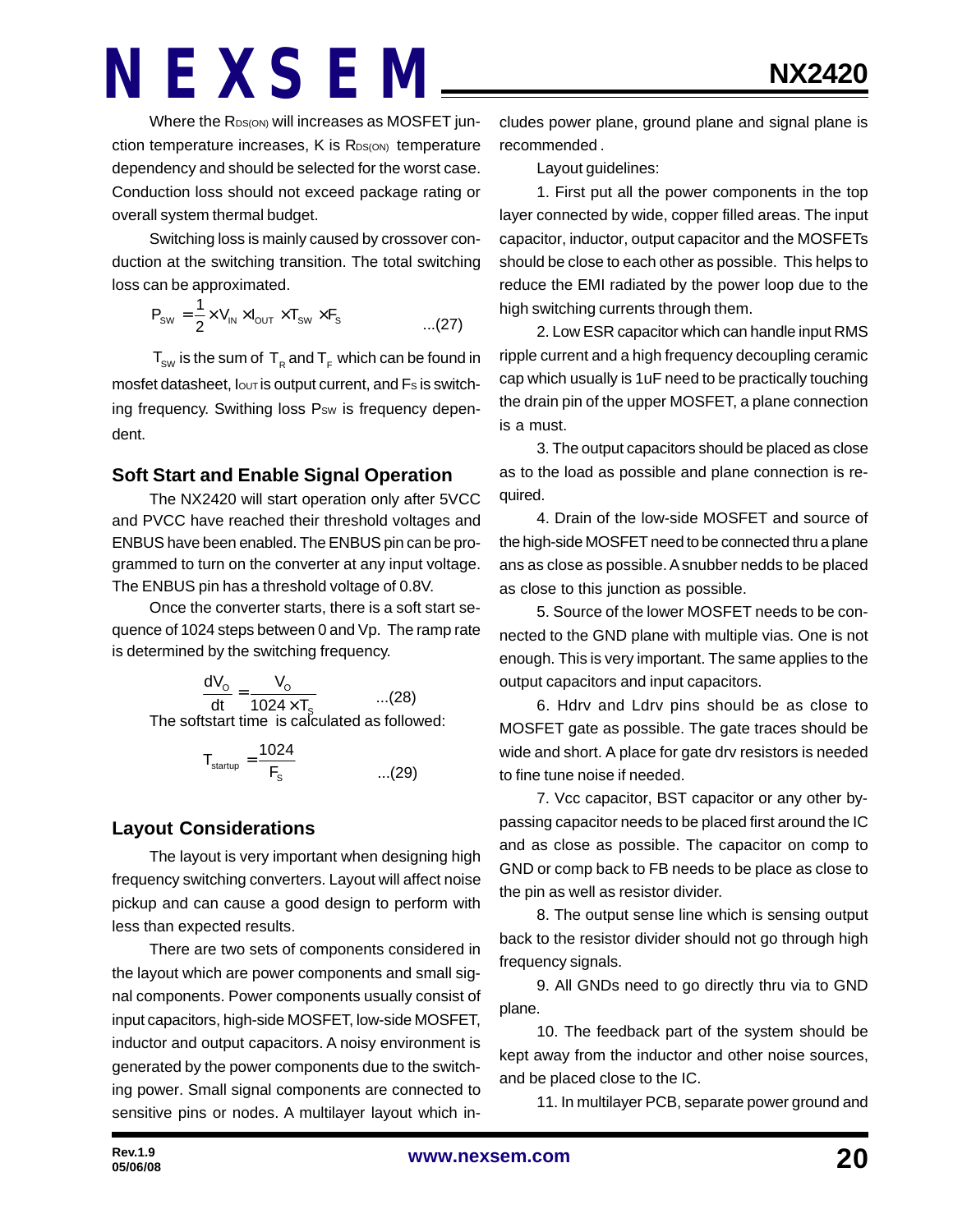analog ground. These two grounds must be connected together on the PC board layout at a single point. The goal is to localize the high current path to a separate loop that does not interfere with the more sensitive analog control function.

12. Inductor current sense line should be connected directly to the inductor solder pad.

### **Typical Application with external reference**



Figure 20 - Typical application of NX2420 with external reference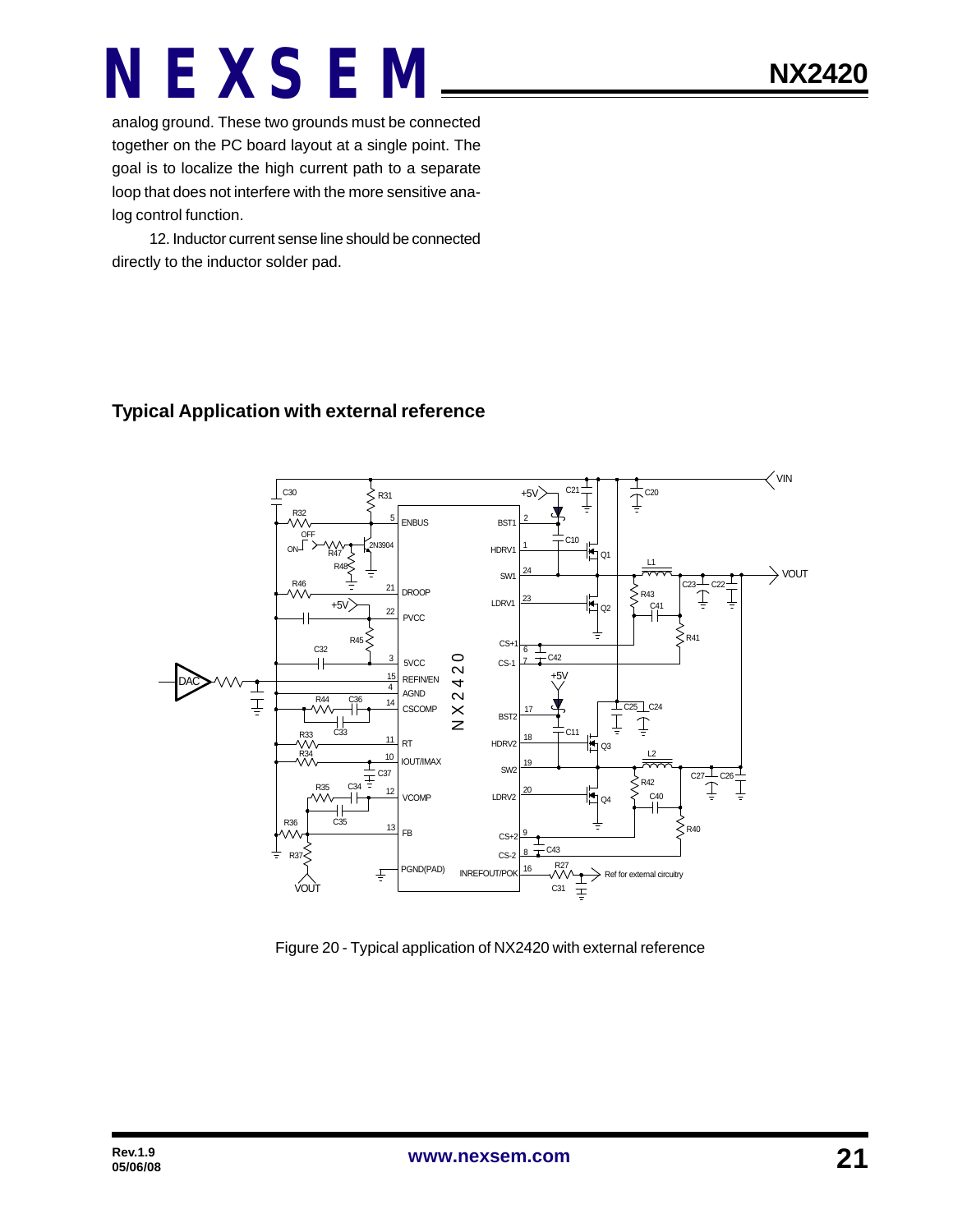

### **MLPQ 24 PIN 4 x 4 PACKAGE OUTLINE DIMENSIONS**



NOTE: ALL DIMENSIONS ARE DISPLAYED IN MILLIMETERS.